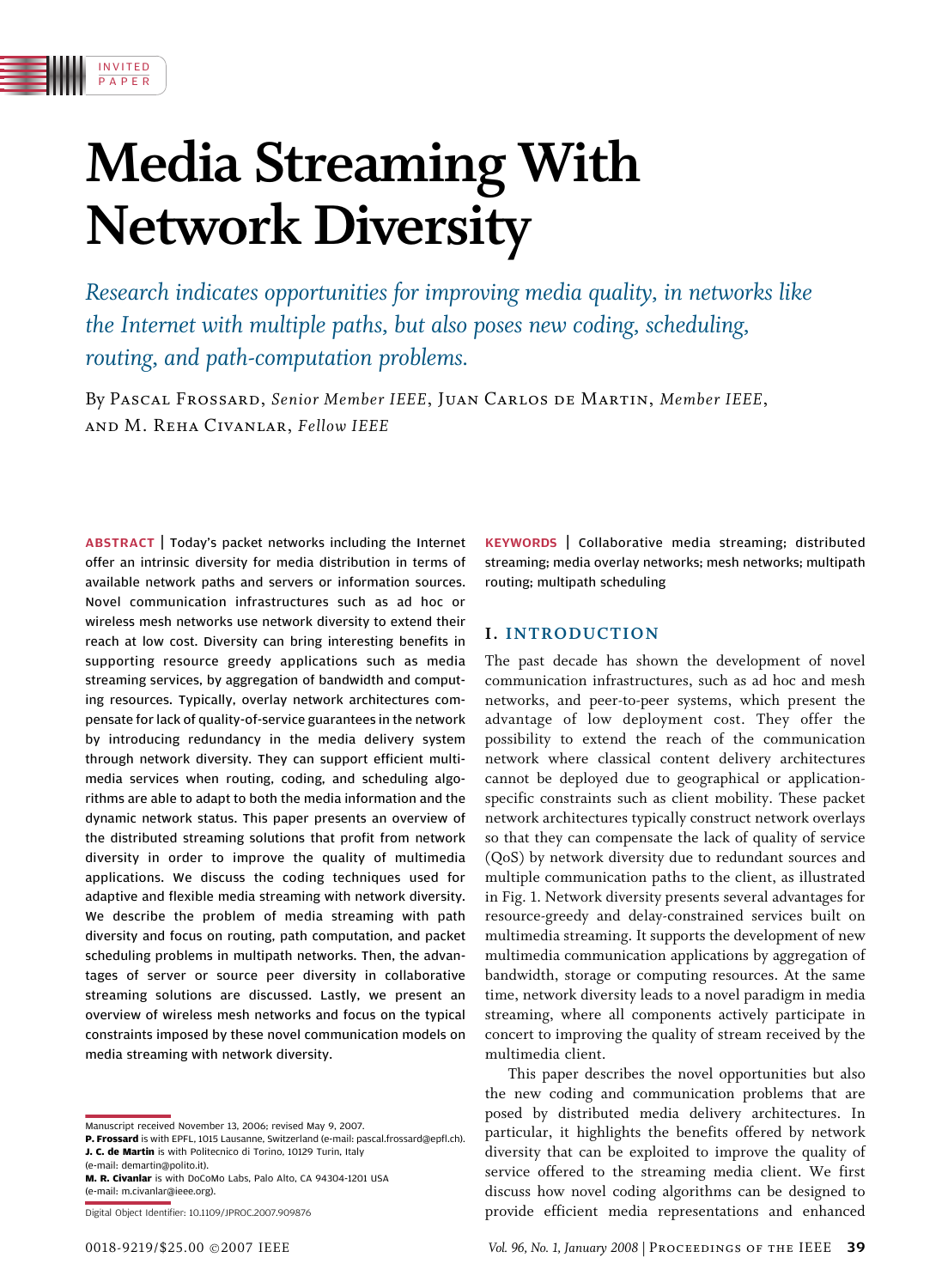

Fig. 1. Streaming architecture with network diversity. The media clients can connect simultaneously to several sources via multiple paths. The paths of data from the first and second sources are represented by solid and dashed arrows, respectively.

flexibility for distributed streaming algorithms. Then we illustrate how appropriate routing and distributed path computation, along with efficient packet scheduling, can be implemented to improve the media quality. Mediaspecific criteria have to be used in the path selection and rate allocation strategies in order to guarantee efficient solutions that are able to adapt to both the media content properties and the dynamic streaming architecture. In addition to path diversity, source or server diversity can also be judiciously exploited to yet improve the streaming experience. We also present collaborative streaming strategies that are able to coordinate packet scheduling in order to maximize the media quality.

Finally, we discuss distributed media streaming issues in the context of wireless mesh networks that represent one of the most popular solutions among the emerging communication systems with network diversity. They open a number of additional issues compared to traditional networks, such as the potentially high number of traversed hops, which may negatively affect the performance of real-time multimedia applications. At the same time, peculiar characteristics of mesh networks such as the presence of a potentially large number of densely interconnected nodes might be exploited by distributed streaming solutions to overcome the limitations caused by the unreliability of wireless channels and the highly dynamic behavior of network nodes. Recent research efforts have addressed the numerous challenges posed by wireless mesh networks, like routing, (auto)configuration,

and self-healing strategies. However, limitation of the bandwidth, scarcity of wireless channels, and the multihop nature of connections still pose severe challenges for ensuring high-quality applications built on interactive multimedia communications.

The rest of this paper is organized as follows. Section II presents typical streaming problems in distributed architectures with network diversity and shows how network nodes can be arranged for efficient media delivery. Coding solutions adapted to redundant networks infrastructures, such as multiple description coding or channel coding, are presented in Section III. The problem of streaming with path diversity is addressed in detail in Section IV, where solutions for routing, distributed path computation, and packet scheduling are proposed. Section V presents collaborative streaming solutions, where distributed servers contribute together to improved media quality. Section VI describes emerging media delivery architectures and focuses on wireless mesh networks, with their specific characteristics in terms of capacity, latency, routing, and stability. Concluding remarks are finally given in Section VI.

# II. DISTRIBUTED STREAMING USING NETWORK DIVERSITY

Distributed delivery architectures represent a scalable and cost-effective alternative to classic media delivery services, which permits to extend the reach of the network in the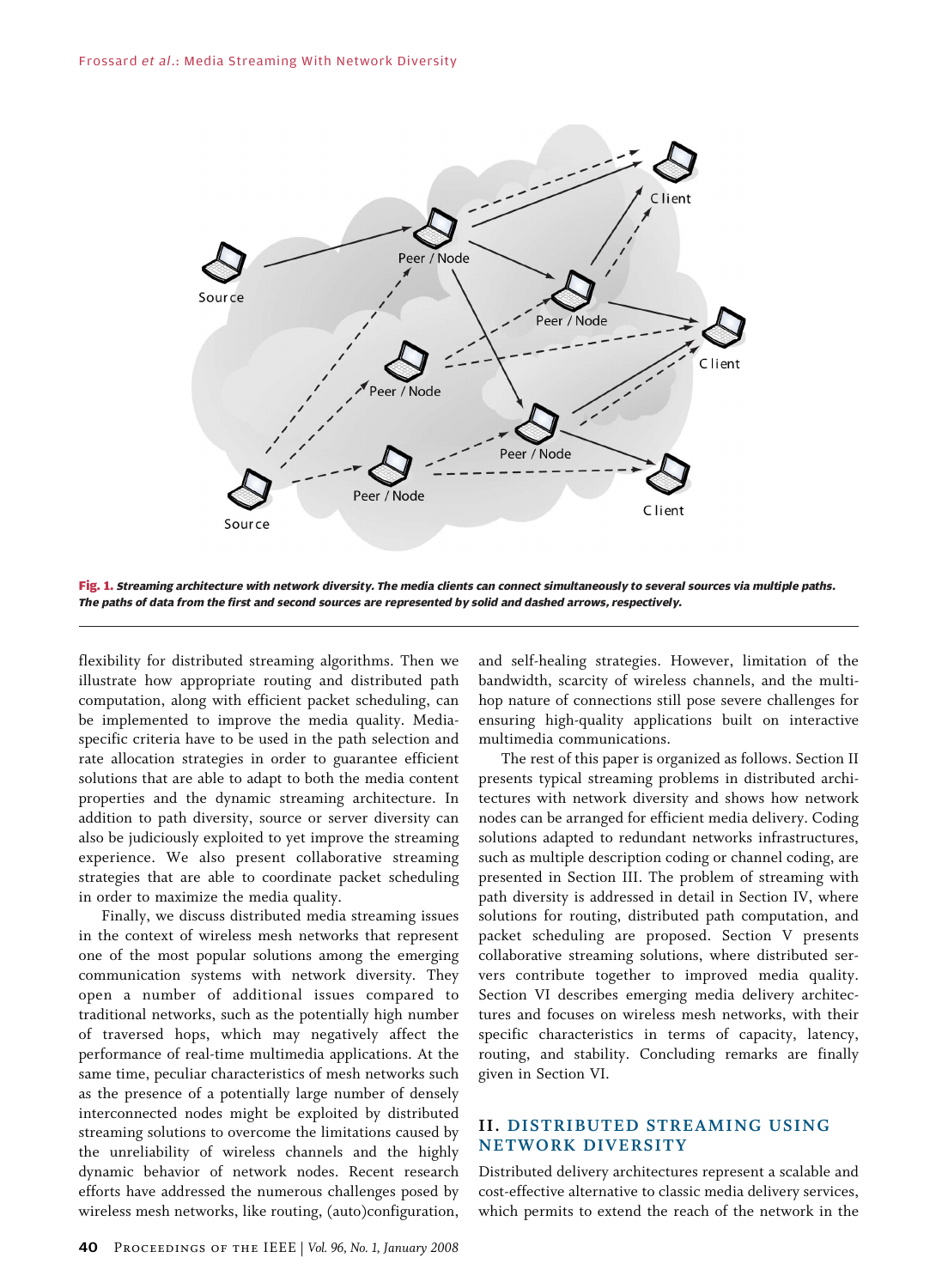absence of IP multicast or expensive content distribution networks (CDNs). Their attractiveness mostly resides in their flexibility and self-organization, their inherent bandwidth scalability, and the redundancy in paths and source peers that provide robustness to network failures. Some fundamental differences between centralized infrastructures and distributed architectures such as mesh, ad hoc, or peer-to-peer systems, however, need to be addressed in order to offer efficient streaming solutions to media applications.

On the one hand, typical client–server architectures and CDNs provide the network infrastructure that permits the deployment of generic media applications. In particular, they facilitate the implementation of tools for effective rich media delivery, like error correction, path computation, route choice, and rate adaptation. Such tools are generally built on the centralized computation paradigm that rely on important computational capabilities of streaming servers or proxy servers. On the other hand, distributed systems are in general less reliable but present the advantage of cheap service deployment (especially due to much lower bandwidth costs) and potential resource aggregation through multipath transmission. Distributed architectures lead to a streaming scenario where a single receiver connect to multiple network paths. The media packets are sent from different servers over (partially) disjoint separate network paths to a single client running at the receiver, as illustrated in Fig. 1. The client reconstructs the media stream with the packets that are received correctly from multiple sources and improves the quality of service thanks to the diversity of network resources. Such a scenario is a typical instance of the problem of communication over the multiple access channel. In terms of media data representation, it becomes a distributed coding problem where the availability of several sources results in improved media quality at the client. In addition, streaming with network diversity raises interesting issues in terms of routing and packet scheduling in order to ensure the timely delivery of the media information.

Without any guaranteed support from the distributed delivery architecture, streaming services rely on selforganized and adaptive network solutions in order to meet their stringent quality requirements. Intermediate nodes or peers that participate to the delivery of the media information from the sources to the clients are generally arranged following two main architectures: tree-based overlays for streaming sessions that disseminate the media content from media sources to a pool of client peers; and mesh overlay for massive parallel content distribution among peers. The first architecture organizes the network nodes as a single or multiple tree overlay that connects the source of the media content to the clients (Fig. 2). Clients are leaf nodes in the distribution tree, while intermediate peers push the content from the source towards the receivers. A peer can be a leaf in one or more distribution



Fig. 2. Example of a tree architecture for media delivery with forwarding peers. The media information is generated by the server (root of the tree) and is transmitted along branches up to the media clients (leaves).

tree and at the same time an intermediate node in other trees. Single-tree architectures are easy to implement and to maintain, either in distributed or source-driven scenarios. In order to increase the stability and robustness to node failures, multiple-tree architectures can be implemented to provide redundancy in the network paths [1].

The mesh overlay architecture is based on the selforganization of nodes in a directed mesh (Fig. 3). The original media content from a source is distributed among different peers. A peer is connected to the mesh through one or more parent peers, from which it requests the media information, and to a set of child peers, where it forwards its media content. The inherent advantages of such an architecture reside mainly in the low cost and simplicity of structural maintenance and on the topology resilience due to the high number network paths. The above architectures are very common in peer-to-peer streaming systems or in solutions that use peer-to-peer overlays for media delivery [2], [3].

In both architectures, even with proper arrangement of peers, the streaming of media information stays quite complex due to the strict timing constraints and high bandwidth requirements. Multimedia data streams have very specific characteristics in terms of dynamic statistical properties and shall be sent on hardly predictable network channels. The delivery of video packets becomes, therefore, highly dependent on the actual state of the network and on the video characteristics. The design of effective media-streaming solutions over distributed architectures requires adaptive and robust strategies in order to fight against the variability and unreliability of the underlying transport medium. In the next sections, we provide an overview of the algorithms that permit one to adapt the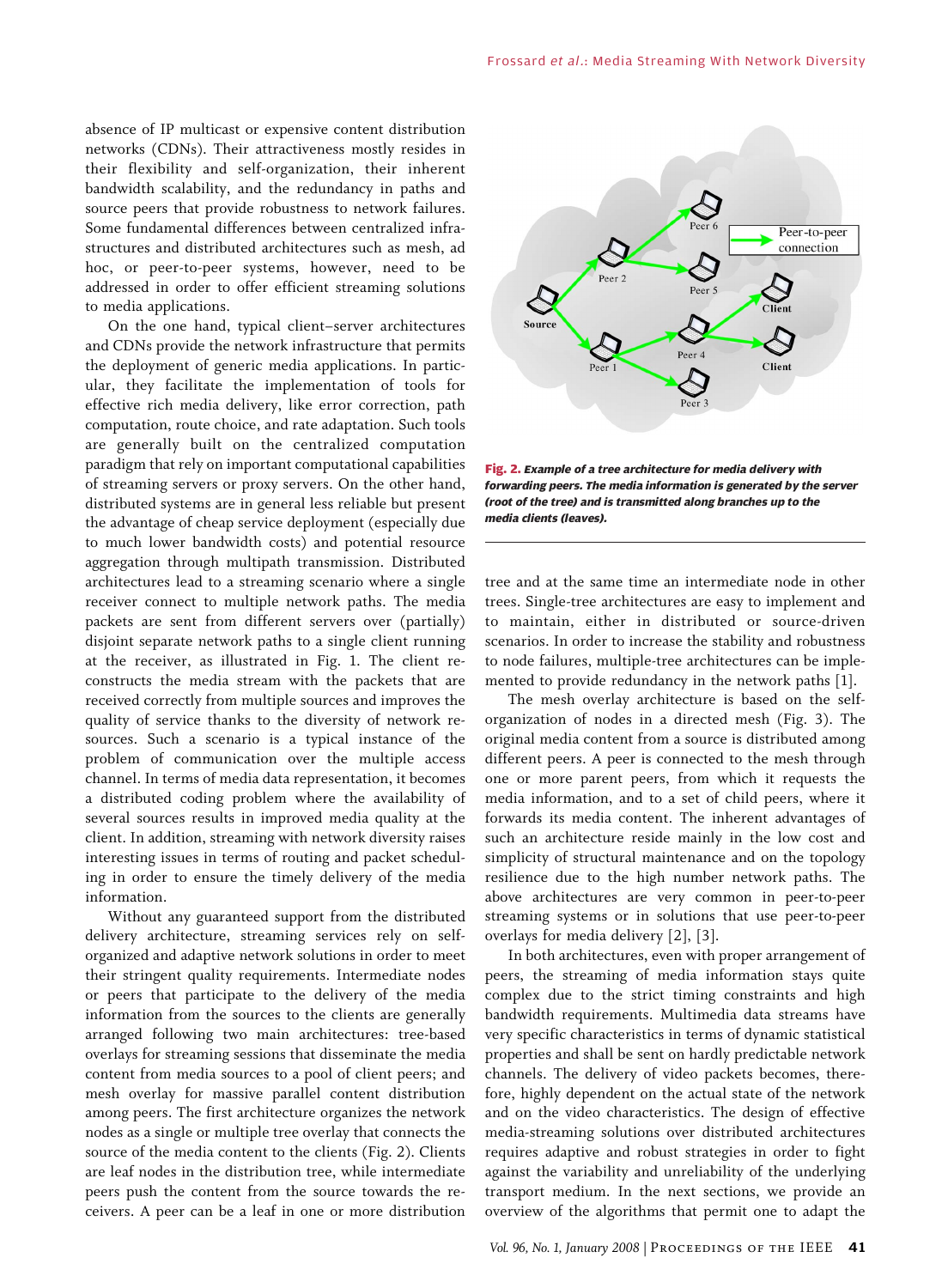

Fig. 3. Part of a mesh architecture for media delivery. Peers are interconnected and provide an overlay network for streaming with path diversity.

multimedia coding to the constraints and specificities of multipath networks, as well as effective routing and scheduling mechanisms.

## III. CODING FOR NETWORK DIVERSITY

## A. Multiple Description Coding

Many of the adaptive streaming techniques in the literature [4] can be elegantly combined with the diversity provided by distributed delivery architectures in terms of sources, paths, and channels. For example, scalable coding similar to the solution proposed in the recent MPEG SVC standard [5] are particularly adapted to streaming with network diversity. It encodes the multimedia information into hierarchical layers of different importance and permits a flexible transmission of video data on multiple network paths with different properties [6] along with a graceful quality degradation when resources become scarce.

Alternatively, multiple description coding (MDC) [7] offers a typical solution for media streaming with channel diversity offered by mesh or overlay networks. Since it permits one to avoid hierarchy between data layers, MDC naturally stands as a very interesting choice for adaptive and collaborative streaming on lossy communication channels. It is based on leaving a controlled degree of redundancy in the media descriptions so that decoders obtain a quality of service that is directly determined by the number of received packets. The best signal reconstruction is obtained when all descriptions are correctly received, while the correct reception of a single description already provides a reasonable quality [8].

Since the initial works on MDC for reliable communication over the telephone network [9], many interesting results have been reported in the information theory community that determine the multiple description ratedistortion region, which is the set of simultaneously achievable rates and distortions in MDC [10]–[12]. In image communication applications, MDC operates in the temporal, spatial, or frequency domain. In [13], the author proposes the multiple state video coding scheme, where the input video is split into sequences of odd and even frames. Each new sequence constitutes a description that is independently coded with its own prediction process (see Fig. 4). One description is sufficient to decode the stream at a reduced frame rate, and temporal error concealment can efficiently mask transmission errors. However, this scheme is penalized by a reduced coding efficiency due to the high redundancy between images in both coding threads. This is even exacerbated when the number of descriptions increases since the correlation between successive frames in the same description decreases. Alternatively, multiple description video coding can be based on spatial splitting [14] or on the multiple description scalar quantization framework proposed in [15]. Another important set of solutions resides in the application of unequal error protection coding for the generation of equivalent descriptions or media packets [16]. In fact, any layered coding can be converted into MDC by bundling the base layer with different enhancement layers while paying attention to the inter-layer dependencies. In general, ensuring synchronicity between the encoder and decoder states in case of loss is not a trivial issue in multiple description video coding, due to motion estimation. Some effective



Fig. 4. Multiple state video coding system, where two encoding threads form two descriptions of the video sequence, which are later combined at the decoder.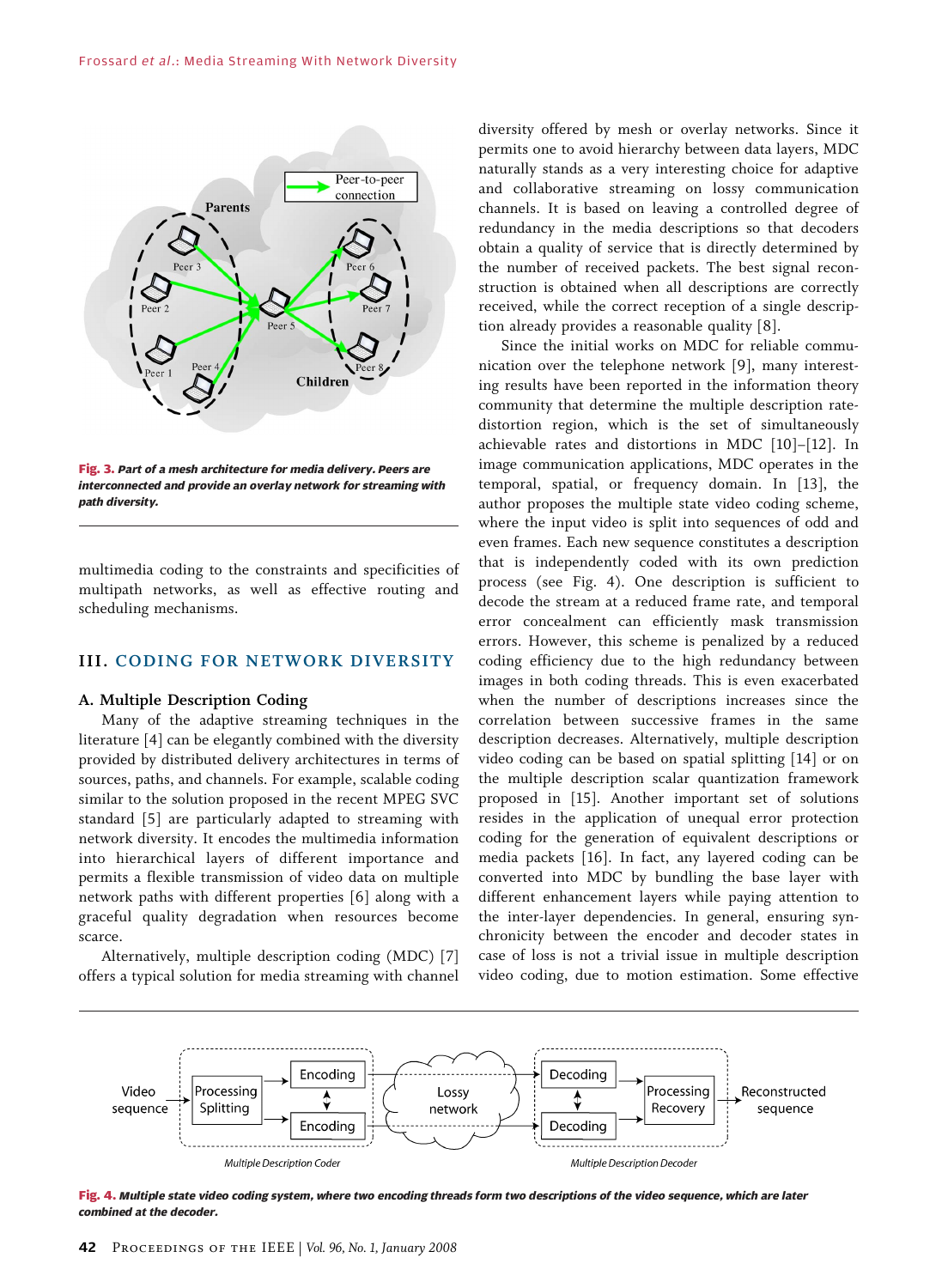solutions based on distributed coding principles have however been proposed recently for MDC with reduced error propagation in the decoded video sequence [17]. A comprehensive overview of multiple description coding of video information is provided in [18], which also describes the benefits of MDC in multipath networks.

#### B. Distributed Coding

In scenarios with distributed collaborative servers, the key for efficient media communication strategies resides in the effective control of the redundancy between the different sources. Hence, the inherent problem in the use of multiple sources to send the same stream to a media client becomes the coordination between servers. In order not to waste resources with redundant data packets, servers have to carefully coordinate their packet scheduling strategies [19], generally with the help of the receiver. As a result, such distributed streaming systems may become overly complex and cumbersome, especially if conditions change on one of the source–client paths.

Distributed coding can be used as an alternative to complex scheduling algorithms in scenarios with server diversity. Network diversity actually provides an ideal framework for the application of distributed coding principles. They can be applied when several transmission paths are available between sender and receiver [20] and when several servers collaborate to an efficient quality of service at the media client. In particular, methods based on channel coding have been proposed to encode subparts (i.e., Group of Pictures (GOPs) and/or layers) of the video bitstream in order to prevent the need for precise coordination between servers [21], [22]. It mostly consists of smoothing out the difference in importance between media packets, so that the complexity due to packet scheduling can be avoided. At the same time, the encoder should still ensure that each transmitted packet is not redundant for the client that aggregates packets from the different servers. This is in spirit similar to [23]. A proper design of the channel code moreover permits to adapt to any kind of channel loss without requiring media transcoding at each sender [24].

For example, the substreams of a scalable video bitstream can be encoded using fountain or raptor codes [25] (Fig. 5). These codes belong to the family of rateless codes, which generates a high number of coded symbols from a set of k source symbols. Any subset of  $k + \epsilon$  raptor symbols (where  $\epsilon$  is usually small) can then be used to decode the original k source symbols with high probability. Therefore, the receiving client merely needs to retrieve  $k + \epsilon$  symbols on aggregate from all available serving peers in order to decode the corresponding video segment. In particular, it is proposed in [21] to create one fountain per layer and per GOP of the original bitstream, as depicted in Fig. 5. The servers encode a set of source symbols whose size depends on the encoding rate of each layer and eventually send different packets to the client. The



Fig. 5. Distributed media coding with channel (fountain) codes. Each source peer encodes video layers in with different fountains, and the receiver only has to gather enough packets from the different sources to be able to decode the media information [21].

scheduling problem from the servers becomes trivial, since all packets in the same fountain have the same importance. The rate allocation problem consists in determining the optimal number of symbols to be sent from each server, such that the overall number of packets received at the client is maximized [21], [26]. Note that such a solution offers low decoding complexity and provides, along the way, a universal channel code for the transmitted stream. In addition, bitstreams encoded with raptor or channel codes, in general, present an increased resilience to loss. This certainly represents an important advantage in p2p streaming systems with multiple source peers [27] that may however come at the price of an increased playback delay.

Finally, in addition to encoding algorithms such as multiple description or distributed coding implemented in the streaming servers, some coding operations can be implemented in the intermediate nodes and contribute to improving the performance of the streaming system [28]. In distributed architectures, these nodes can offer more than simple packet forwarding and rather filter or code media packets in order to increase the performance of the streaming system. In particular, network coding [29] have been proposed recently as an elegant solution for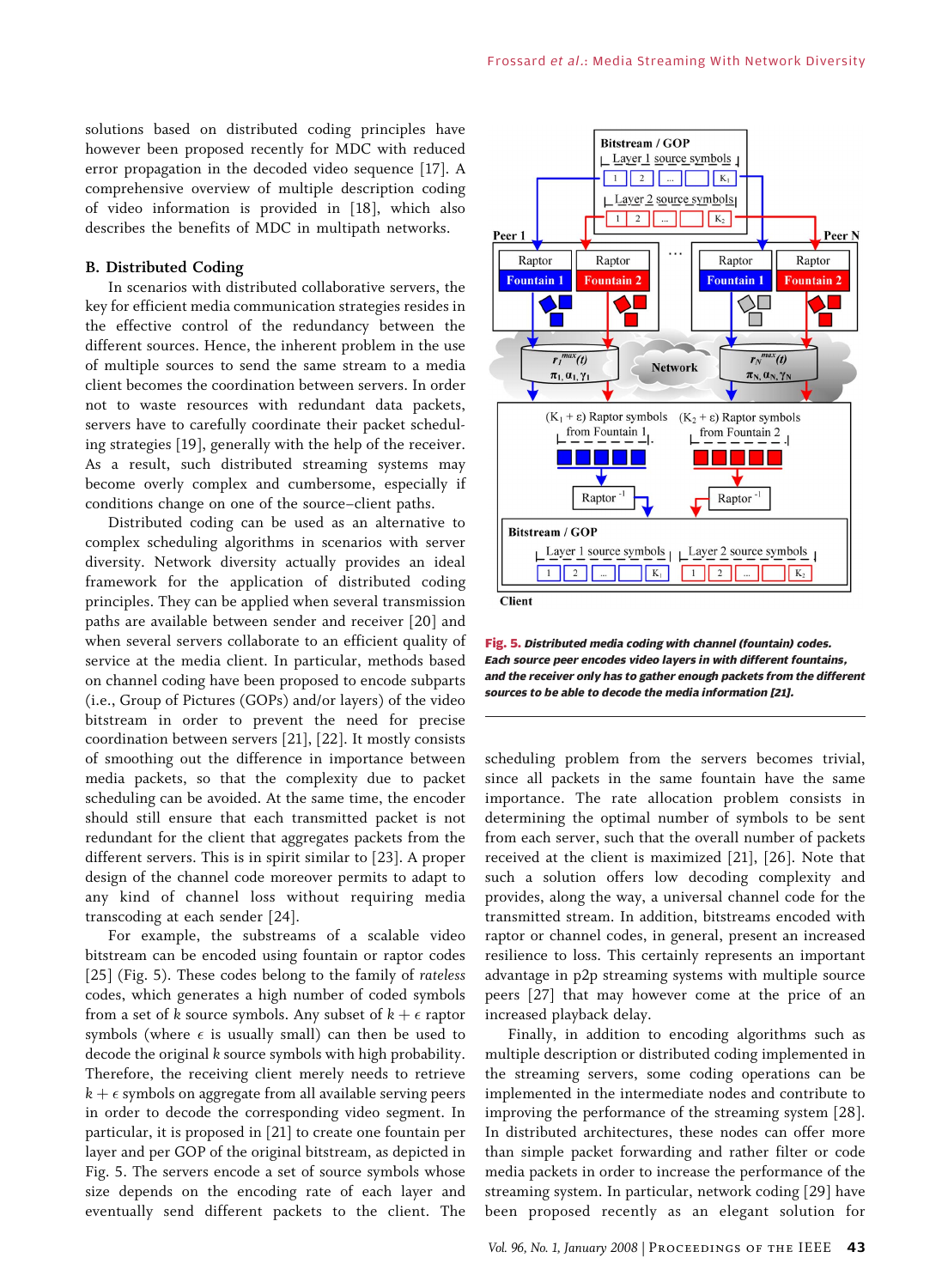improving the reliability of multicast-based packet delivery. They increase the performance of the distributed streaming system by collaboration between intermediate nodes [27]. Such strategies lead to a novel communication paradigm represented by joint source and network coding problems, where sources and network peers together contribute to effective delivery of multimedia streams [30].

# IV. MULTIPATH STREAMING

## A. The Benefits of Path Diversity

Path diversity in distributed communication infrastructures has fostered the development of effective streaming mechanisms to satisfy the requirements of media applications by aggregation of network resources. The early work presented in [31] and [32] establishes the generic framework for multipath streaming, which emerged as an effective solution to overcome some of the limitations of best effort packet networks. The specific advantages brought by the utilization of multiple transmission paths for media dissemination consist of aggregated network bandwidth, packet loss decorrelation, and delay reduction. The use of multiple paths permits one to increase the streaming bandwidth by balancing the load over multiple network paths between the media server and the client.

In the general framework offered by overlay networks such as peer-to-peer, mesh [33], or CDN architectures, the streaming client typically consumes the aggregated media from multiple transmission flows employed by the application. When properly combined with adaptive encoding solutions discussed above (e.g., forward error correction [34], multistream coding [35], or MDC [36], [37]), the definition of multiple end-to-end paths from the server to the client can dramatically improve the quality of service. Experimental work on multipath streaming [38] has offered some insight concerning the selection of content sources and streaming paths based on the jointness/disjointness of network segments.

A client in a wireless system can also aggregate the media information transmitted on multiple wireless channels [39]. Interference among transmission channels can be minimized by choosing non-overlapping wireless channels and by optimizing the transmission schedule in the wireless network [40]. Similarly, a mobile client in hybrid network scenarios can simultaneously benefit from multiple wireless services in order to retrieve the media information from a server that has a wired connection to the internet. In the rest of this section, we present in more details the problems that are typically associated with multi-path routing in order to take a maximum benefit from path diversity. These problems are media-specific path selection, distributed routing in large-scale networks, and packet scheduling. Most of the works in multipath streaming (e.g., [31]–[35], [37], [38], and [41]–[43]) rely

## B. Path Selection for Media Streaming

The selection of paths in distributed delivery infrastructures and the related rate allocation problems shall target an improved streaming experience measured in terms of video distortion. The system first needs to determine the available paths between server and receiver [44]. In ad hoc networks, for example, the source routing protocol (DSR) can be adapted such that it provides multiple viable paths for multimedia transmission [45]. When multiple paths are identified, the transmission policy becomes dependent on the rate allocation algorithm implemented in the streaming system. Several strategies have been proposed for efficient use of network resources, but many of them do not consider media specific metrics and rather single network parameters, like the overall throughput. Numerous routing algorithms have been proposed to optimize pure network QoS metrics [46] when paths are aggregated, or to improve the performance of transmission control protocol (TCP) over wireless ad hoc networks [47]. The optimization of network resource allocation in overlay multicasts has further been considered in [48], as well as in [49], where the authors concentrate on achieving fairness and maximize the network resource utilization for multicast information flows.

More generally, optimized streaming strategies however result from the joint optimization of multiple metrics (e.g., throughput, packet loss ratio, fairness, and delays). But, routing under multiple constraints is an NP-hard problem in general. Heuristic algorithms have been proposed for both source routing and hop-by-hop routing in order to find one path satisfying the QoS requirements of multimedia applications [50]. Recent works in routing with multiple constraints optimize a linear [51] and, respectively, a nonlinear [52] relation between network constraints using low-complexity algorithms. A similar function built on multiple path metrics is used in [53] to find multiple network paths for streaming. However, none of these works specifically considers the multimedia application characteristics in the routing decisions that are only based on network metrics. Unfortunately, the best paths found by classic routing algorithms are suboptimal from a media perspective in 30%–80% of the cases [54].

Clearly, media specific metrics have to be considered in the selection of paths, since maximum throughput does not always lead to optimal performance for media streaming applications that are typically sensitive to transmission delays. The early work in [38] derives a few empirical rules for path selection. These rules consider network metrics (e.g., available bandwidth, loss rate, and hop distance) and other media aware metrics (e.g., link jointness/disjointness,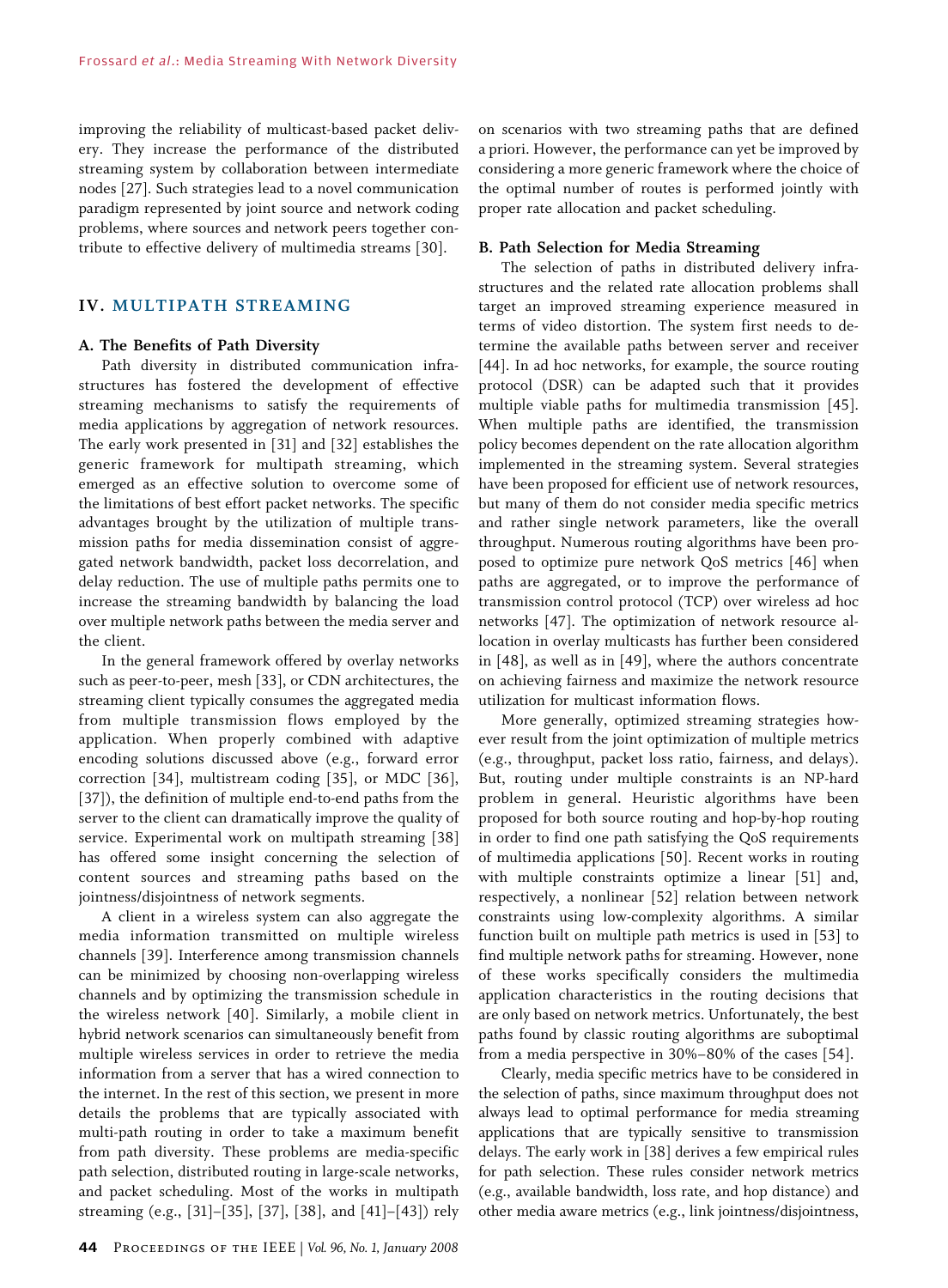

Fig. 6. Typical multipath streaming scenario. The client accesses the streaming server simultaneously through two different paths, each one composed of two segments (characterized by rate  $r_i$ , delay d<sub>i</sub>, and loss probability  $p_i$ ) with intermediate buffers (B<sub>i</sub>). Optimized performance is obtained by properly balancing the streaming rate on both paths.

video distortion). In general, one could use a generic end-toend video distortion metric, which encompasses both the source distortion and the channel distortion. The source distortion is mostly driven by the encoding or streaming rate and generally decays with increasing encoding rate. This decay is quite steep at low bit rate and becomes very slow at high bit rate. It also depends on the media sequence content, and the encoding quality is typically lower at a given encoding rate when the sequence is more complex to encode. The channel distortion is dependent on the average loss probability and the sequence characteristics. It is roughly proportional to the number of video entities (e.g., frames) that cannot be decoded. The end-to-end distortion can thus be written as  $D = f(R, \pi, \Gamma)$ , as it depends on the streaming rate R, the loss probability  $\pi$ , and sequencedependent parameters  $\Gamma$ . At low to medium bit rate, a commonly accepted model for the source rate distortion is a decaying exponential function of the encoding rate, while the channel distortion is proportional to the number of lost packets (or, equivalently, the packet loss probability when the number of packets per frame is independent of the bit rate) [55]. This model provides a simple approximation that follows quite closely the behavior of more sophisticated distortion measures, such as those proposed in [56] and [57]. Obviously, the optimization of the end-to-end distortion depends on network metrics like available bandwidth and loss probability. At the same time, media-specific parameters, such as the nature of the media information, or the type of encoding also have to be considered for proper rate allocation in multipath media streaming.

In more detail, it is clear that the total streaming rate R and the end-to-end loss probability  $\pi$  directly depend on the path selection and the flow rate allocation. In the multipath scenario described in Fig. 6, the media server can choose any rate allocation  $\vec{\rho} = [\rho_1, \rho_2]$  that respects the maximum bandwidth constraints given by  $(r_1, r_2)$ . The total media streaming rate R becomes simply the sum of the rates on each path, and the overall loss probability  $\pi$  experienced by the media application can be computed as the average of the loss probabilities of the paths used for streaming. The

optimal path selection and rate allocation consists in finding the best vector  $\vec{\rho^{\star}} = [\rho_1^{\star}, \rho_2^{\star}]$ , which minimizes the end-to-end distortion. In general, paths may, however, not be completely disjoint, and a rate-allocation vector  $\vec{\rho}$  is a valid rate allocation on the network graph if and only if all flow rates can be simultaneously aggregated on all paths. While such an optimization problem is generally combinatorial, an algorithm whose complexity is linear with the number of available end-to-end paths can solve the optimal rate allocation problem in specific yet practical network topologies (i.e., topologies that can be split into independent subgraphs between server and client) [58]. When the characteristics of all paths are known by the server, the optimal rate allocation can be achieved in this case by a greedy path selection algorithm that uses first the paths affected by the smallest overall loss process. At the same time, the rate of bottleneck links that are shared by multiple network paths should also be split in a greedy manner among media flows.

Interestingly, the optimal resource allocation is not always based on network flooding when the media encoding strategy cannot be finely adapted to the loss process [58]; the appropriate selection of the total streaming rate depends on both the network and media stream characteristics. In order to illustrate the importance of rate allocation in multipath streaming, Fig. 7 presents the distribution of the relative end-to-end quality improvement for the optimal rate allocation when compared to heuristicbased algorithms, namely, i) a single path transmission scenario that selects the best path in terms of loss



Fig. 7. Quality improvement of optimal versus heuristic rate allocation algorithms in random wireless mesh network topologies. From [58]. The results have been averaged over 500 random graphs, where any two nodes are directly connected with a probability of 0.6, with a average total streaming rate of  $R = 450$  kbps. The network topologies are representative of typical wireless mesh networks, and the parameters for each edge are randomly chosen according to a normal distribution, in the interval  $[10^5, 7 10^5]$  bps for the bandwidth, and respectively  $[10^{-3}, 4 10^{-2}]$  for the loss probability.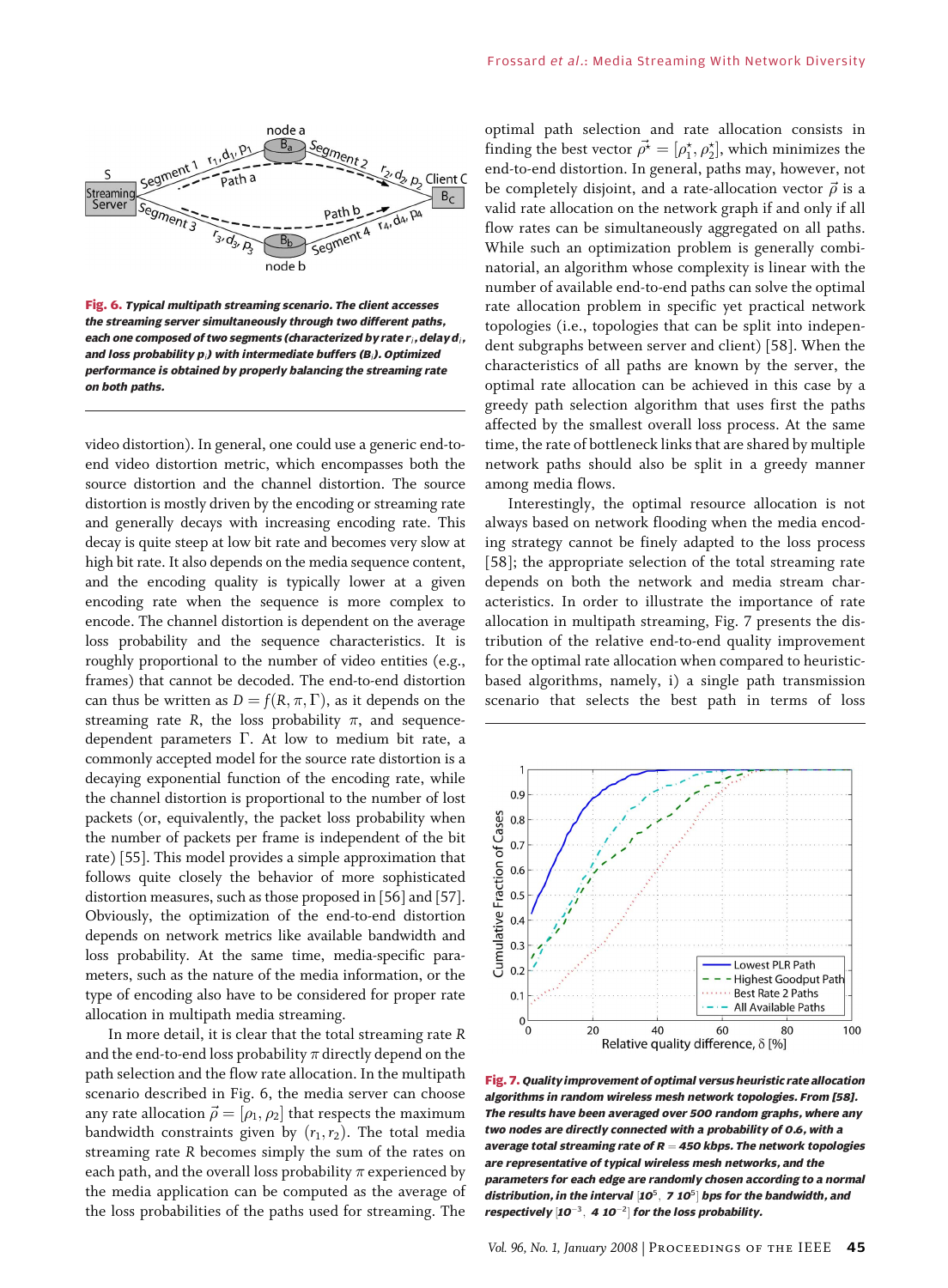probability, ii) a single path transmission scenario, which uses the best path in terms of effective bandwidth or "goodput," iii) a multipath transmission scenario that picks the best two paths in terms of goodput, and iv) a multipath transmission scenario that uses the maximum available number of flows. Since optimal rate allocation targets the maximization of a media distortion metric, it can be seen that it outperforms heuristic-based routing strategies that consider only network metric for routing and rate allocation. Finally, Fig. 7 also shows that flooding is not necessarily a good strategy when one has to transmit a video stream whose loss protection cannot be finely tuned to the error probabilities on the multipath network. The use of paths of very poor quality is not beneficial, except in the unlikely cases where such paths are used exclusively for pure redundancy packets.

One of the major drawbacks of most receiver- or senderdriven routing algorithms, however, lies in the need of full topology knowledge at a single point in the network, namely, the client or the server. This is required for an optimal decision in terms of source peer selection and path rate allocation. In large-scale networks, end-to-end traffic monitoring at a single peer becomes, however, cumbersome or inefficient. A solution for distributing the routing decisions among network nodes is proposed in [59]. Every intermediate peer takes an individual routing decision for every incoming packet, based only on local topology information. At the same time, all the peers forward information about the network status to the media client for coordination. Depending on the local path selection and rate allocation rule implemented at each intermediate node, the media application trades off the optimality of the average end-to-end quality, with flexibility and convergence time of the rate allocation in case of network fluctuations. In the case of distributed rate allocation, the routing also needs to consider a media-specific metric for an efficient solution in terms of end-to-end distortion. Media-specific rate allocation typically outperforms distributed heuristic routing strategy that simply forwards the packet on the best outgoing link.

# C. Scheduling in Multipath Streaming

Once streaming paths and average rate allocation are defined, the streaming system still has to decide on the proper scheduling of the media packets. Packets of a media stream indeed do not all contribute evenly to the video quality at the receiving peer. Moreover, a packet is useful to the receiving peer only if i) it arrives before its decoding deadline and ii) all previous packets necessary to a correct decoding have been correctly received. The unequal importance of video packets, along with timing constraints, requires the derivation of efficient packet scheduling algorithms that determine which packets should be transmitted at a given time instant on a given streaming path, in order to maximize the overall streaming quality. Packet scheduling solutions have been widely studied in clientserver architectures with a single channel. Rate-distortion optimized packet scheduling strategies [60]–[62] or frame discard strategies [63], [64] have been proposed to adapt the packet transmission to available bandwidth.

A few recent works, have considered specifically the problem of scheduling over multiple network paths. The multipath earliest deadline packet first (EDPF) algorithm has been proposed in [65] in order to solve the packet scheduling problem by computing the earliest delivery time for each packet, on each of the paths. By sending each packet on the path that ensures the earliest delivery at the client, the authors minimize the packet reordering cost. A selective frame discard strategy that drops less important frames has been proposed to adapt to the channel bandwidth [66]. More generic video formats (e.g., scalable coding), with improved granularity in media packets but also more complex packet dependencies, have been considered in [67]. A search algorithm is proposed for the optimal server-driven transmission policies for sets of sequential video packets, given the network scenario and client requirements. It does not only take advantage of the increased aggregated bandwidth of multiple network paths but it also benefits from the different paths to reduce the playback delay experienced by the client. A strategy based on load-balancing techniques leads to small quality variations on dynamic bandwidth channels and preserves a minimal quality level by improved scheduling. Interestingly enough, the performance of such a scheduling algorithm stays quite consistent for small video prefetch windows and for low accuracy in the channel bandwidth prediction. This becomes particularly interesting in multipath live streaming systems with stringent delay constraints and simple bandwidth prediction methods. Finally, it has to be noted that buffer constraints in the network nodes may actually have a nonnegligible impact on the scheduling strategy in multipath scenarios [67]. In the general case of network topologies with heterogeneous channel parameters, efficient packet scheduling strategies thus have to take into account the capabilities of the forwarding peers.

# V. STREAMING WITH SERVER DIVERSITY

With the development of distributed network infrastructures, collaborative streaming becomes an interesting solution to increase the performance of multimedia applications. The distortion perceived at the media clients can be minimized with the availability of several sources that collaborate for increased resources or improved reliability (see Fig. 8). The client can simultaneously access the same multimedia data information at multiple peers in the network, similar to the digital fountain model [68], where the system tries to minimize the download time of a file at a client by connecting to multiple mirror server sites. The possibility of receiving the same data over multiple paths increases the resilience of the media presentation to network outages or congestion onsets. At the same time, it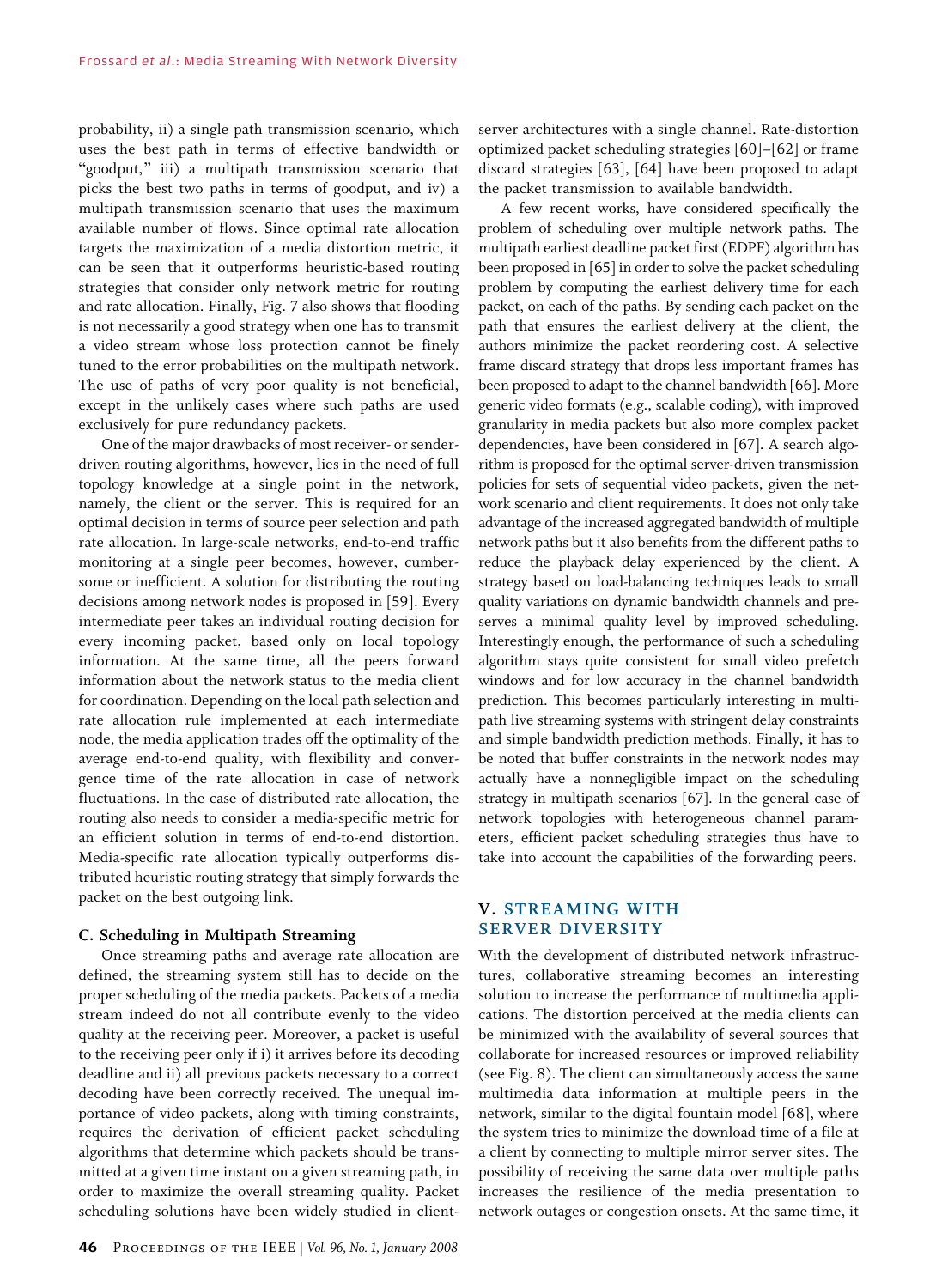

reduces the startup delay of the client application and provides smooth and continuous media playout at the decoder.

The source peer selection and the rate allocation problems are typically addressed in receiver-driven streaming scenarios, where the client coordinates the streaming process. Content location information can be accessed by the receiver at supernodes/servers or from other peers (e.g., by search algorithms adapted to fully decentralized systems). Furthermore, the receiver can probe for network connection information towards candidate source nodes. Based on network information and streaming session characteristics, the receiver makes an informed choice of source nodes and network transmission paths [37]. Also, it is possible to design a congestion-preventing solution by adjusting the transmission rate of each participating source based on the TCP-friendly rate available [36]. Application adaptation can then be commanded by the receiver in order to reflect the changes observed in the transport medium (e.g., via RTP/RTCP statistics). Unsurprisingly, the choice of the lowest error paths first is generally advocated for the media delivery from multiple source nodes to the receiving end [43], similarly to the discussion proposed in the previous section.

Efficient delivery from multiple sources relies on a proper control of packet redundancies so that the client does not receive multiple copies of the same data. This would result in a waste of resources. The earliest work that has studied the problem of transmission coordination among multiple senders in distributed streaming is [69]. The authors propose an algorithm that runs at the client and performs rate allocation and packet partitioning among the senders. This algorithm can be further combined with forward error correction for improved error resilience to packet loss [70]. For optimal performance, the receiver-driven control protocols shall synchronize the senders' transmissions in a rate-distortion optimized way by selecting in priority the packets the bring the largest improvement in quality per increment of streaming rate [71]. For improved error resilience, MDC, discussed in the

previous sections, can be employed at each sender to encode scalable media content that is streamed afterwards to the client [36], [72], [73]. The number of descriptions as well as their rates and redundancy levels among descriptions can also be adjusted in real time so that each peer can adapt its transmission rate to bandwidth constraints.

While most of the works in distributed streaming consider that the receiver selects packets and streaming servers, implementing a completely distributed video packet scheduling algorithm remains a complex task. Ideally, distributed algorithms run independently on each source peer but unanimously decide the set of video packets to be sent along with the disjoint partitions allocated to each transmitting peer. Sender-driven schemes provide several advantages over receiver-driven solutions. Optimization of the media quality is facilitated, since the relative importance of the media packets is known at the servers. In addition, the deployment of practical solutions is facilitated since the management of overall network resources becomes easier. An optimization framework for sender-driven streaming is proposed in [74] and [75], where multiple servers synchronize their transmission schedules for sending a standard (single description) video stream without information exchange besides bandwidth information estimated at the client. The bandwidth estimates are used in conjunction with a packet scheduling optimization framework to compute appropriate transmission actions at each sender. In order to reduce the computational load imposed by the optimization framework on each sender, an alternative technique can be designed with a priori packet classification according to their relative importance [76], [77]. The complexity of taking joint decisions among servers is thus alleviated by partitioning beforehand the set of available packets among the potential serving peers, which provides interesting solutions for practical and scalable implementations of adaptive and efficient distributed streaming systems [74]. The average rate-distortion performance of distributed streaming with two servers is represented in Fig. 9. It shows that the consideration of media packet importance offers the ability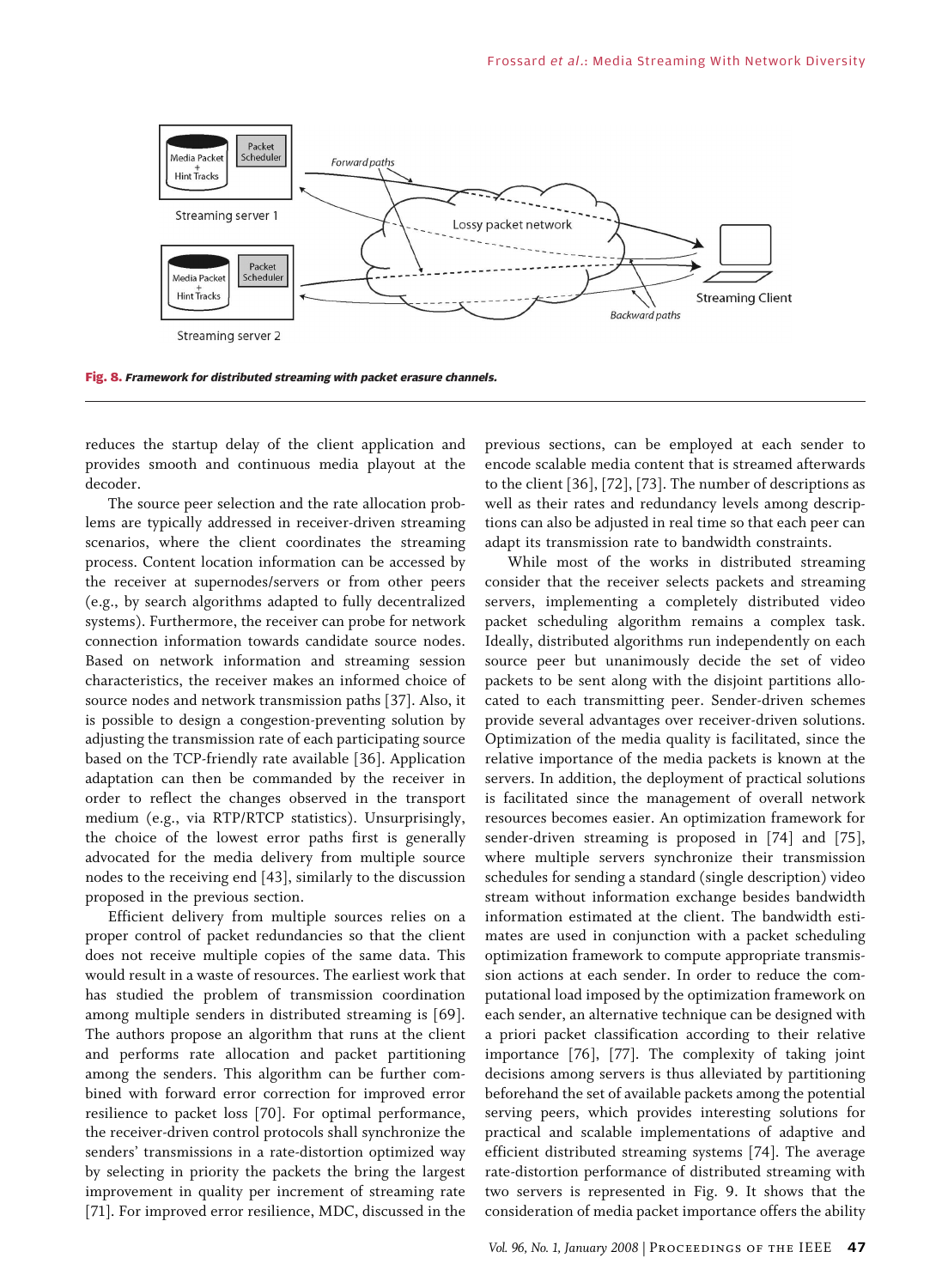

Fig. 9. Average rate-distortion performance for distributed streaming of Foreman common intermediate format video sequence (H.264 encoding, with constant bit rate), for a rate-distortion optimal solution (RDOpt), a strategy based on a packet partitioning (PackClas), and a baseline solution with allocation proportional to available bandwidth (Baseline). From [74].

to outperform a conventional system that implements proportional packet scheduling based only on the relative available bandwidth values. Finally, source coordination can further be facilitated by distributed coding strategies that smooth the difference in importance that exist in media packet streams, as discussed in Section III-B.

# VI. EMERGING WIRELESS DELIVERY ARCHITECTURES

## A. Wireless Mesh Networks

In this section, we present a typical framework for distributed streaming with network diversity, where the algorithms presented above find a straightforward application. Structured media delivery architectures such as content distribution networks still represent the typical infrastructure for streaming service with controllable quality. They are, however, quite expensive to set up, and their deployment is often contingent to good network accessibility. These are among the reasons that explain the recent proposals of novel delivery architectures that extend the reach of the network and permit easy and cheap deployment of new streaming applications. These new infrastructures try to augment the resources offered to the application by aggregation of bandwidth, storage, or cheap computing resources. At the same time, they pose several new problems for the development of effective media-streaming solutions that often have to cope with the high variability of such systems.

Among these novel infrastructures, wireless mesh networks (WMNs) have emerged as a key technology for a variety of new applications that require flexible network

support. As an evolution of multihop mobile ad hoc wireless networks (MANETs), the so-called mesh network configuration maintains the ad hoc communication structure but consists of two architectural levels: mesh routers and mesh clients. Mesh routers have minimal mobility and form the WMN backbone (see Fig. 10). Meshed networks can serve as indoor or outdoor networks. For example, municipalities might wish to create their own wireless network infrastructure, or meshes may also serve as outdoor portions of campus networks. Multimedia communications can greatly benefit from this new kind of infrastructure, as WMN may offer greater bandwidth at lower cost when compared to third-generation cellular networks. Compared to the classical Internet infrastructure, connections in wireless networks are more unstable and channels are more dynamic and prone to network interference. While data flows such as file transfer may be almost arbitrarily curtailed and still be useful, multimedia communications are, however, quite demanding in terms of quality of service. Channel availability and network latency problems become quite important in WMN, especially when the size and complexity of multiple hop mesh networks increase. If delay, bandwidth, or packet loss rate are too constraining, delivery of voice or video packets may even be of no use. The adaptive coding and streaming methods proposed in the previous section hence become crucial for effective multimedia communication applications in emerging wireless mesh networks.

In the rest of this section, we further discuss the specificities of wireless mesh networks for the implementation of distributed streaming solutions. We focus our discussion on 802.11 networks that appear to be the most promising networking technology for multimedia services over WMNs [78], [79]. The IEEE 802.11 Working Group is very active in the standardization of new interoperable 802.11-based standards that provide some interesting capabilities for multimedia communications such as bit rates on the order of 100 Mbps, QoS support, fast handoff,



Fig. 10. An example of a wireless mesh network architecture.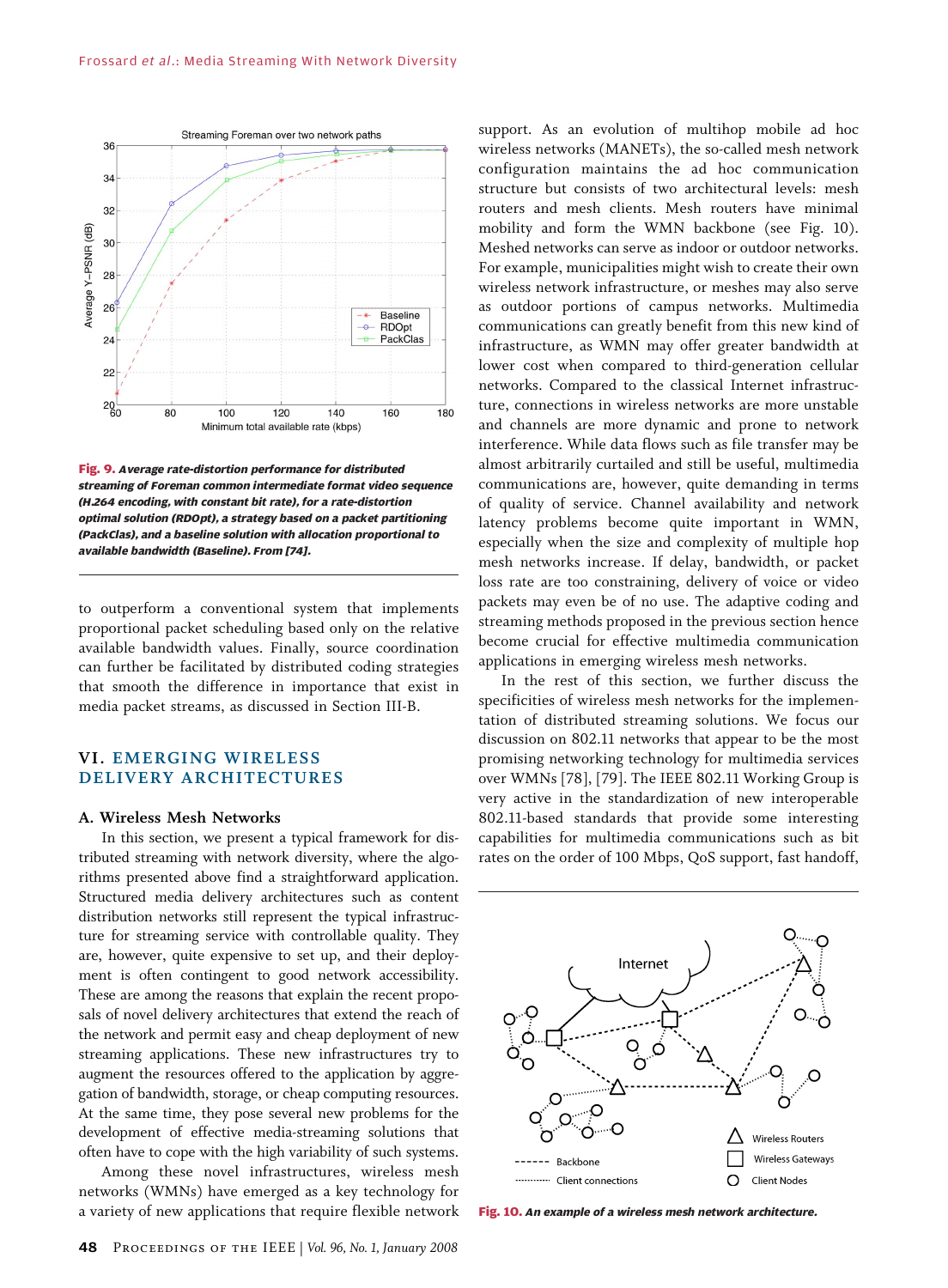and mesh functionalities (e.g., the 802.11 standards). Other work has been initiated by the 802.16 standard committee for Medium Access Control (MAC) layer mesh extensions of the WiMax point-to-multipoint architecture [80]. Additional research and standardization work, however, is needed to bring the full benefits of mesh architecture to 802.16/WiMax [81]. Solutions based on 802.11 still appear to be more easily deployable because they are widely available and operate in unlicensed cost-free frequency bands. Nevertheless, Wi-Fi and WiMax might be eventually integrated together; 802.16 wireless links can introduce additional capacity in the mesh, expand the network coverage [82], and hence offer increased flexibility for the deployment of multipath streaming solutions.

## B. Network Capacity and Latency

Wireless networks based on the 802.11 standards are widely deployed in homes, enterprises, and public hot spots. Maximum nominal data rates vary from 11 Mbps for 802.11b to 54 Mbps for the 802.11g and 802.11a standards. An additional task group, 802.11n, is working on higher maximum data rates, estimated in a theoretical value of 100–200 Mbit/s [83] using multiple transmitter and receiver antennas (multiple-input multiple-output technology). However, the maximum achievable throughput for 802.11 networks is far lower than the nominal data rate due to the nature of the wireless channel. For example, in 802.11b, the maximum experimental throughput is about 6.2 Mbit/s [84], a value that decreases as more stations are connected.

First-generation wireless network architectures were based on infrastructure access points or on direct communication between nodes. Nowadays, network nodes are gaining the ability to freely connect among themselves operating not only as a host but also as a router. That is, they can forward packets on behalf of other nodes that may not be within the direct wireless transmission range of their destination. As a consequence, in a mesh network, a packet destined to a node in the network may hop through multiple nodes to reach its destination. Analysis of the capacity of such networks [85] shows that they suffer from scalability issues, i.e., when the size of the network increases, their capacity degrades significantly with the increasing number of nodes.

Moreover, research has demonstrated that a node should communicate with nearby nodes only in order to maximize the network performance in terms of bandwidth [86]. But the large number of consecutive hops required to deliver the packets may severely limit the quality of service experienced by real-time multimedia applications, especially with regards to performance metrics such as end-toend delay, jitter, and packet loss ratio. Latency of several milliseconds per hop due to processing or transmission delay may preclude delay-intolerant applications such as voice and real-time interactive video after a few hops only. This problem is mainly due to the single-radio channel nature of early generation mesh networks where each node operates in half-duplex mode and shares the same radio frequency, i.e., all radios on the same channel must remain silent until the packet completes its hops within the same collision domain. Use of more sophisticated (and more expensive) multiple-radio mesh networks can increase the system scalability with the creation of a wireless "backbone," called backhaul network, which interconnects all nodes and handles traffic between nodes [87]. While excessive hop counts can sometimes be minimized by proper network architecture design, this is not the case for spontaneous, unstructured, ad hoc mesh networks that rather require support at the application level to mitigate the effect of excessive delay and jitter. It therefore outlines the importance of the number of hops that becomes a crucial criteria in the design of efficient routing and media rate allocation strategies.

#### C. Network Routing

Routing protocols are in charge of maintaining information on the topology of the network in order to calculate routes for packet forwarding. They influence the number of hops that user traffic must traverse to reach its destination along with other parameters such as the network topology, the length of the links or the wireless technology. Considerable research has addressed the problem of routing specific to wireless multihop networks [88]. The routing mechanism may choose to use information about the underlying topology of the network to collect the count of hops or distances of each node to all the other nodes or to determine where nodes are connected to each other. Some proposals utilize the shortest hop count metric as the path selection metric. This metric has been shown to result in poor network throughput because it favors long, low-bandwidth links over short, high-bandwidth links [89]. More recent proposals aim instead to improve routing performance by utilizing routeselection metrics [90], which consider not only the throughput but also the contribution of both bandwidth and delay. A combination of several metrics along with their participation to the end-to-end distortion of the media application, is however necessary for optimal routing and rate allocation strategies, as has been shown in Section IV.

Naturally, the mesh topology also enables the definition of multiple routes between two endpoints. Such routes may be utilized (together with the previously proposed solutions) by multipath routing techniques to increase the quality of service in multimedia transmission. If the current path becomes unusable, the traffic flow can then quickly switch to one of the alternate paths without waiting for setting up a new routing path. The existence of multiple paths can also help to reduce the chance of interrupting the service due to node mobility [92]. Even better, data partitioning over multiple paths can reduce the short-term correlation in real-time traffic and therefore improve the performance of multimedia streaming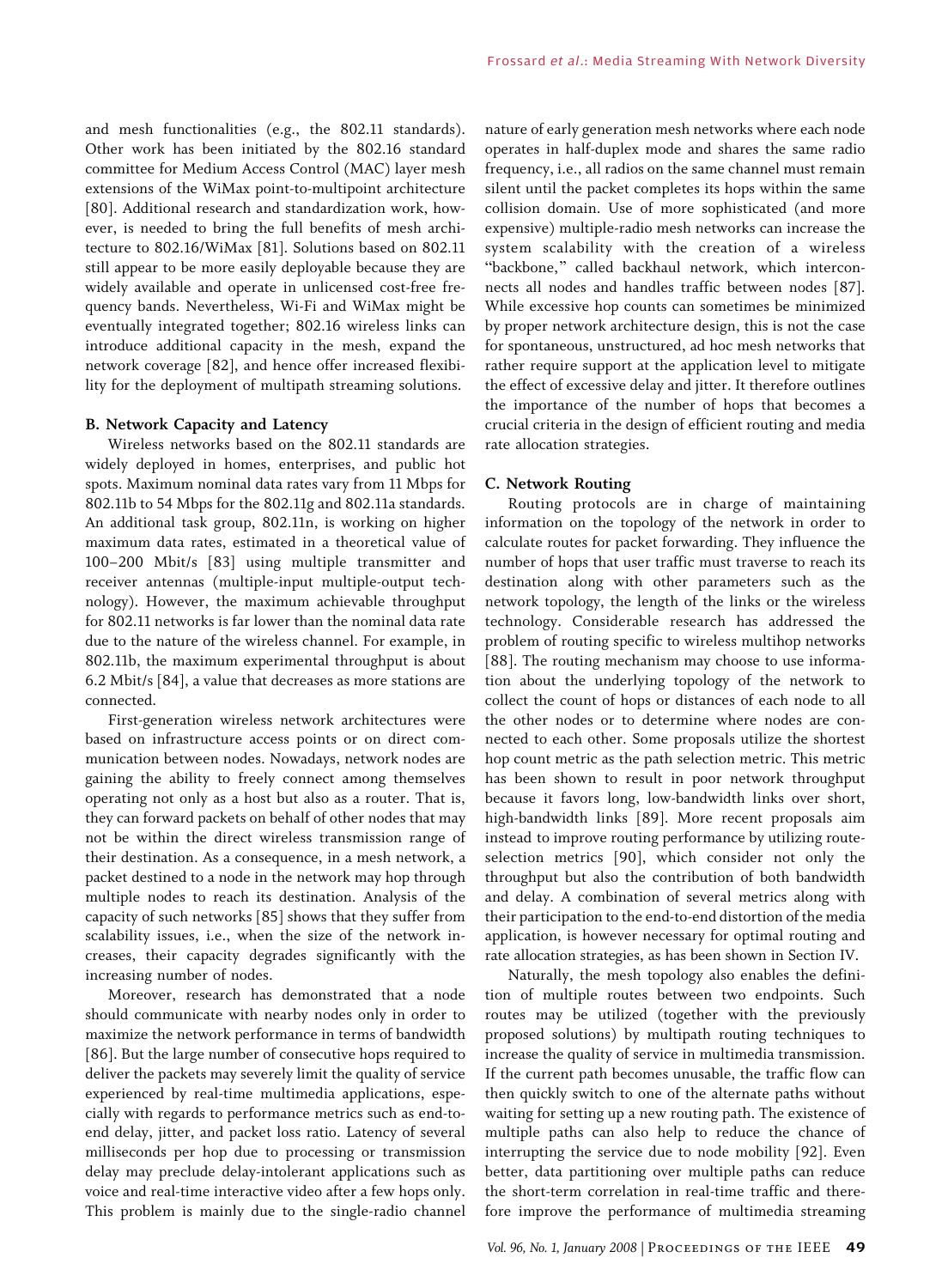applications, since burst losses in general cause more important degradations in the video stream quality [91]. Clearly, monitoring of several available paths is necessary for ensuring a sustained quality of service [93].

# D. Handoff

Finally, one of the typical problems of wireless mesh networks with mobile peers is handoff management. As shown in Fig. 10, one of the main characteristics of mesh networks is that they have only a few wireless gateways connected to a wired network while the wireless routers (WRs) provide network access to mobile clients (i.e., they act as access points to the clients). The client may move freely within the range of a given WR. But as it moves away from a WR and gets closer to another WR, it should hand off all its open connections to the new one in order to preserve network connectivity. Ideally, the handoff should be completely transparent to mobile clients with no interruption, loss of connectivity, or transmission "hiccups."

In cellular data and voice systems, the handoff problem is typically coordinated by the network itself using signaling embedded in the low-level protocols that are able to leverage considerable information about the network topology and client proximity. In contrast, 802.11 networks currently lack efficient and transparent handoff solutions. Consequently, as a mobile 802.11 client reaches the limits of its current coverage region inside the mesh, it must abandon its current WR, actively probe the network to discover alternatives, and then reconnect to the current best WR. Such delays may be penalizing for streaming applications with strict timing constraints. Similarly, as one cannot know in advance if necessary QoS resources are available at a new access point, a transition can lead to poor application performance. And forcing an additional session at the new access point may even result into degrading ongoing connections. As the need for admission and congestion control becomes apparent, the 802.11e standard [94] specifically deals with QoS for wireless networks by means of a component called Wi-Fi multimedia. The improvements continue in the developing standard 802.11n.

Multihop ad hoc networking, high traffic load, lack of coordination among nodes, and no facility for route

#### REFERENCES

- [1] V. N. Padmanabhan, H. J. Wang, and P. A. Chou, "Resilient peer-to-peer<br>streaming," in *Proc. IEEE ICNP*, Atlanta, GA, 2003.
- [2] C. Yi, L. Baochun, and K. Nahrstedt, BoStream: Asynchronous streaming multicast in application-layer overlay networks," IEEE J. Sel. Areas Commun., vol. 22, no. 1, pp. 91–106, 2004.
- [3] X. Zhang, J. Liu, B. Li, and T. S. P. Yum, BCoolStreaming: A data-driven overlay network for peer-to-peer live media<br>streaming," in Proc. IEEE INFOCOM,<br>2005, vol. 3, pp. 2102–2111.
- [4] J. Chakareski and P. Frossard, "Adaptive systems for improved media streaming experience," IEEE Commun. Mag., Jan. 2007.
- [5] H. Schwarz, D. Marpe, and T. Wiegand, "Overview of the scalable video coding standard," IEEE Trans. Circuits Syst. Video Technol., to be published.
- [6] C. Jiancong, S. H. G. Chan, and V. O. K. Li, "Multipath routing for video delivery over<br>bandwidth-limited networks," IEEE J. Sel. Areas Commun., vol. 22, no. 10, pp. 1920–1932, 2004.
- [7] V. K. Goyal, "Multiple description coding: Compression meets the network," IEEE Signal Process. Mag., vol. 18, pp. 74–93, Sep. 2001.
- [8] J. Apostolopoulos and M. Trott, "Path diversity for enhanced media streaming,'

reservation or clustering contribute together to build a challenging framework for real-time multimedia communications in WMNs. Future advances in the wireless protocols along with appropriate distributed coding and streaming solutions, will surely enable the deployment of resource greedy and delay critical multimedia applications in wireless environments.

# VII. CONCLUSIONS

The rapid development of novel delivery architectures has recently opened interesting research problems for the distributed delivery of multimedia streams. Novel delivery architectures such as wireless mesh networks permit one to easily extend the reach of the network and to provide increased streaming performance by resource aggregation. The diversity offered by such infrastructures however raises a number of interesting questions in the coding of the media information, the routing and rate allocation on multipath networks, or the collaborative streaming from distributed server peers. They permit one to improve the user experience by solutions that are adaptive to the media information and to dynamic network variations. Research and development efforts are, however, still necessary before actual media streaming services can be efficiently offered on wireless mesh networks. In particular, the development of highly interactive applications such as gaming and video conferencing or the deployment of multiple simultaneous sessions outline the importance of rate allocation solutions for a proper distribution of resources among all the peers in the systems. The efficient utilization of power resources in wireless systems opens another interesting research path. Finally, security still represents a crucial problem in highly distributed delivery systems and probably remains an important factor that slows down the deployment of rich media applications over uncontrolled network environments.  $\blacksquare$ 

# Acknowledgment

The authors would like to thank J. Chakareski, D. Jurca, E. Masala, and J.-P. Wagner for providing figures and helpful contributions to the text.

> IEEE Commun. Mag., vol. 42, pp. 80–87, Aug. 2004.

- [9] S. E. Miller, "Fail-safe transmission without standby facilities," Bell Labs, Tech. Rep. TM80-136-2, Aug. 1980.
- [10] A. A. El Gamal and T. M. Cover, "Achievable rates for multiple descriptions," IEEE Trans. Inf. Theory, vol. IT-28, pp. 851–857, Nov. 1982.
- [11] L. Ozarow, "On a source-coding problem with two channels and three receivers," Bell Syst. Tech. J., 1980.
- [12] Z. Zhang and T. Berger, "New results in binary multiple descriptions," IEEE Trans. Inf. Theory, vol. IT-33, pp. 502–521, Jul. 1987.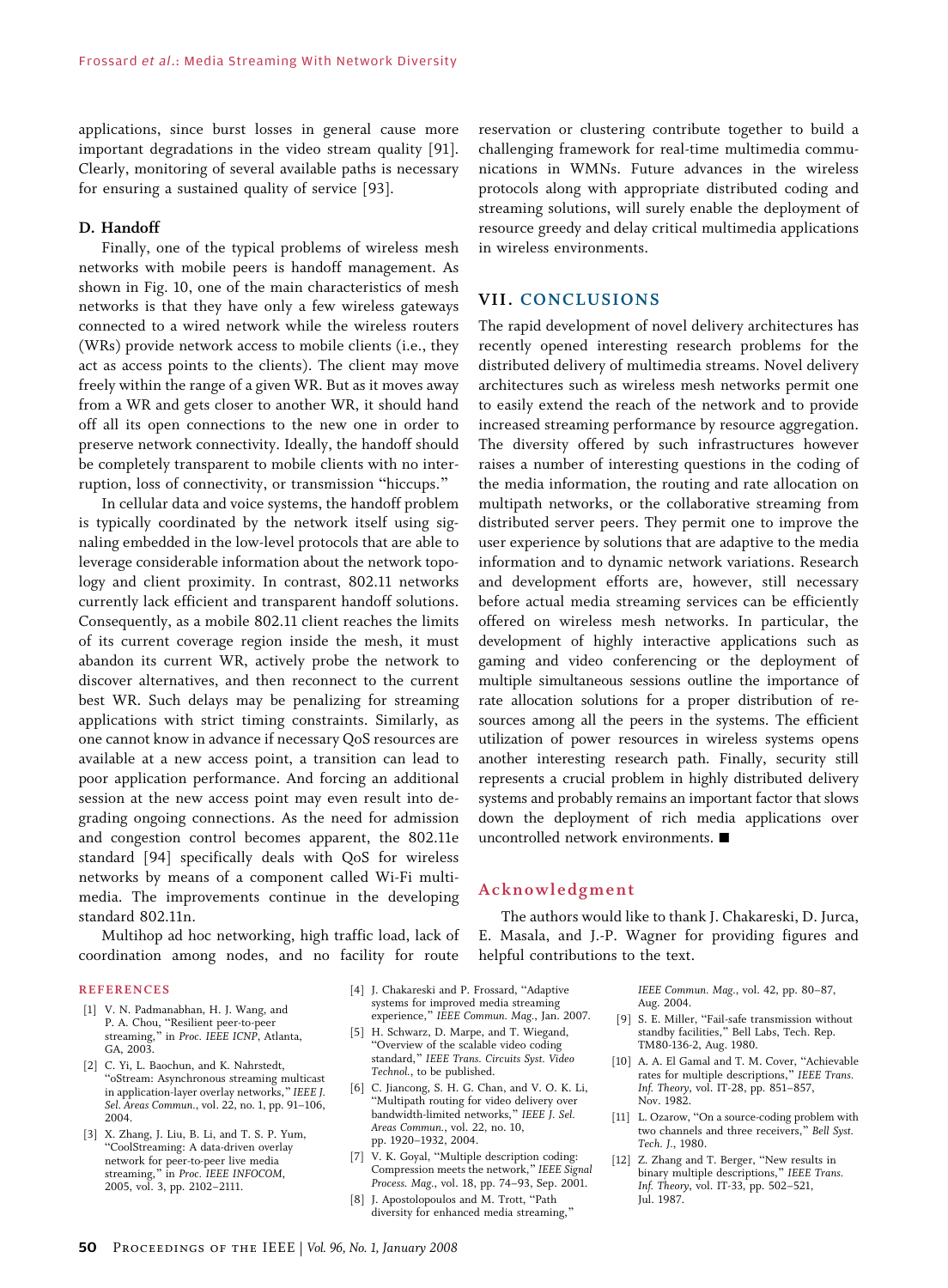- [13] J. G. Apostolopulous and S. J. Wee, 'Unbalanced multiple description video communication using path diversity," in Proc. IEEE ICIP, Oct. 2001, pp. 966–969.
- [14] N. Franchi, M. Fumagalli, R. Lancini, and S. Tubaro, "Multiple description video coding for scalable and robust transmission over IP, IEEE Trans. Circuits Syst. Video Technol., vol. 15, no. 3, pp. 321–324, Mar. 2005.
- [15] C. Tian and S. S. Hemami, "Sequential design of multiple description scalar quantizers," in Proc. IEEE DCC, Mar. 2004, pp. 32–41.
- [16] R. Puri and K. Ramchandran, "Multiple description source coding using forward error correction codes,'' in Proc. 33rd Asilomar Conf. Signals, Syst., Comput., 1999, vol. 1, pp. 342–346, paper 96.
- [17] A. Jagmohan, A. Sehgal, and N. Ahuja, "Two-channel predictive multiple description coding," in Proc. IEEE ICIP,  $2005$ , vol. 2, pp. II-670–II-673.
- [18] W. Yao, A. R. Reibman, and L. Shunan, "Multiple description coding for video delivery," Proc. IEEE, vol. 93, no. 1, pp. 57–70, 2005.
- [19] V. Agarwal and R. Rejaie, "Adaptive multi-source streaming in heterogeneous<br>peer-to-peer networks," in Proc. Multimedia Comput. Network. (MMCN 2005), Jan. 2005.
- [20] V. Stankovic, Y. Yang, and Z. Xiong, "Video multicast over heterogeneous networks based on distributed source coding principles," in Proc. IEEE ICIP, 2006.
- [21] J.-P. Wagner, J. Chakareski, and P. Frossard, "Streaming of scalable video from multiple servers using rateless codes," in Proc. IEEE ICME, Toronto, ON, Canada, 2006.
- [22] T. Schierl, C. Hellge, K. Ganger, T. Stockhammer, and T. Wiegand, "Multi source streaming for robust video transmission in mobile ad-hoc networks," in IEEE Int. Conf. Image Process., Atlanta, GA, Oct. 2006, pp. 1669–1672.
- [23] C. Wu and B. Li, "rStream: Resilient peer-to-peer streaming with rateless codes," in Proc. ACM Multimedia 2005, Nov. 2005.
- [24] A. Majumdar, R. Puri, and K. Ramchandran, "Distributed multimedia transmission from multiple servers," in Proc. IEEE ICIP, 2002.
- [25] A. Shokrollahi, "Raptor codes," IEEE Trans. Inf. Theory, vol. 52, no. 6, pp. 2551–2567, 2006.
- [26] J.-P. Wagner and P. Frossard, "Adaptive and robust media streaming over multiple channels with bursty losses," in Proc. EUSIPCO, Poznan, Poland, 2007.
- [27] C. Wu and B. Li, "rStream: Resilient peer-to-peer streaming with rateless codes,' Proc. ACM Multimedia, pp. 307–310, 2005.
- [28] S. Karande, M. Wu, and H. Radha, "Network embedded FEC (NEF) for video multicast in presence of packet loss correlation," in Proc. IEEE ICIP, 2005.
- [29] N. Ahlswede, R. Cai, S. Li, and R. Yeung, "Network information flow," IEEE Trans. Inf. Theory, vol. 46, pp. 1204–1216, Jul. 2000.
- [30] S. Yufeng, S. Kalyanaraman, J. W. Woods, and I. V. Bajic, "Joint source-network error control coding for scalable overlay video streaming," in Proc. IEEE ICIP, 2005, vol. 1, pp. I-177–I-180.
- [31] L. Golubchik, J. Lui, T. Tung, A. Chow, and W. Lee, "Multi-path continuous media streaming: What are the benefits?'' ACM J. Perform. Eval., vol. 49, no. 1–4, pp. 429–449, Sep. 2002.
- [32] Y. Li, S. Mao, and S. S. Panwar, "The case for multipath multimedia transport over wireless

ad hoc networks," Proc. IEEE/ACM BroadNets, pp. 486–495, Oct. 2004.

- [33] A. C. Begen, Y. Altunbasak, M. R. Civanlar, and G. Gorbil, "High-resolution video streaming in mesh-networked homes," in Proc. IEEE ICIP, 2005, vol. 1, pp. I-181–I-184.
- [34] T. Nguyen and A. Zakhor, "Path diversity with forward error correction (pdf) system for packet switched networks," in Proc. IEEE INFOCOM, 2003, vol. 3, pp. 663–672.
- [35] S. Mao, S. Lin, S. S. Panwar, Y. Wang, and E. Celebi, "Video transport over ad hoc networks: Multistream coding with multipath transport," IEEE J. Sel. Areas Commun., vol. 21, pp. 1721–1737, Dec. 2003.
- [36] E. Akyol, A. M. Tekalp, and M. R. Civanlar, "A flexible multiple description coding framework for adaptive peer-to-peer video streaming," IEEE J. Sel. Topics Signal Process., vol. 1, pp. 231–245, Aug. 2007.
- [37] A. C. Begen, Y. Altunbasak, O. Ergun, and M. H. Ammar, "Multi-path selection for multiple description video streaming over overlay networks," Signal Process. Image Commun., vol. 20, pp. 39–60, 2005.
- [38] J. Apostolopoulos, T. Wong, W. Tan, and S. Wee, "On multiple description streaming with content delivery networks," in Proc. IEEE INFOCOM, Jun. 23–27, 2002, vol. 3, pp. 1736–1745.
- [39] R. Chandra, P. Bahl, and P. Bahl, "Multinet: Connecting to multiple ieee 802.11 networks using a single wireless card," in Proc. IEEE INFOCOM, 2005, vol. 2, pp. 882–893.
- [40] P. von Rickenbach, S. Schmid, R. Wattenhofer, and A. Zollinger, "A robust interference model for wireless ad-hoc networks," in Proc. IEEE WMAN'05, 2005
- [41] J. Kim, R. M. Mersereau, and Y. Altunbasak, "Network-adaptive video streaming using multiple description coding and path diversity," in Proc. IEEE ICME, 2003.
- [42] X. Zhu and B. Girod, "Distributed rate allocation for multi-stream video transmission over ad-hoc networks," in Proc. IEEE ICIP, 2005.
- [43] T. Nguyen and A. Zakhor, "Multiple sender distributed video streaming," IEEE Trans.<br>Multimedia, vol. 6, pp. 315–326, Apr. 2004.
- [44] S. Vutukury and J. J. Garcia-Luna-Aceves, "Mdva: A distance-vector multipath routing protocol," in Proc. IEEE INFOCOM, 2001 vol. 1, pp. 557–564.
- [45] W. Wei and A. Zakhor, "Robust multipath source routing protocol (RMPSR) for video communication over wireless ad-hoc networks," in Proc. IEEE ICME, 2004.
- [46] J. L. Sobrinho, "Algebra and algorithms for qos path computation and hop-by-hop routing in the internet," IEEE/ACM Trans. Network., vol. 10, pp. 541–550, Aug. 2002.
- T. Murakami, M. Bandai, and I. Sasase, BSplit multi-path routing protocol with load balancing policy (smr-lb) to improve TCP performance in mobile ad-hoc networks,[ IEICE Trans. Commun., vol. E89-B, no. 5, pp. 1517–1525, 2006.
- [48] Y. Cui, Y. Xue, and K. Nahrstedt, "Optimal resource allocation in overlay multicast,[ IEEE Trans. Parallel Distrib. Syst., vol. 17, no. 8, pp. 808–823, Aug. 2006.
- [49] S. Sarkar and L. Tassiulas, "A framework for routing and congestion control for multicast information flows," IEEE Trans. Inf. Theory, vol. 48, pp. 2690–2708, Oct. 2002.
- [50] Z. Wang and J. Crowcroft, "Quality-of-service routing for supporting multimedia<br>applications," IEEE J. Sel. Areas Commun., vol. 14, pp. 1228–1234, Sep. 1996.
- [51] Y. Cui, K. Xu, and J. Wu, "Precomputation for multi-constrained QoS routing in high-speed networks," in Proc. IEEE INFOCOM, 2003, vol. 2, pp. 1414–1424.
- [52] T. Korkmaz and M. M. Krunz, "Routing<br>multimedia traffic with gos guarantees," IEEE multimedia traffic with qos guarantees," Trans. Multimedia, vol. 5, pp. 429–443, Sep. 2003.
- [53] Z. Ma, H.-R. Shao, and C. Shen, "A new multi-path selection scheme for video streaming on overlay networks," in Proc. IEEE ICC, 2004.
- [54] S. Savage, A. Collins, and E. Hoffman, "The end-to-end effects of internet path selection, in Proc. ACM SIGCOMM, 1999, pp. 289–299.
- [55] D. Jurca, S. Petrovic, and P. Frossard, "Media aware routing in large scale networks with overlay," in Proc. IEEE ICME, Jul. 2005.
- [56] Y. J. Liang, J. G. Apostolopoulos, and B. Girod, "Analysis of packet loss for compressed video: Does burst-length matter?'' in Proc. IEEE ICASSP, 2003.
- [57] K. Stuhlmuller, N. Farber, M. Link, and B. Girod, "Analysis of video transmission over lossy channels," IEEE J. Sel. Areas Commun., vol. 18, pp. 1012–1032, Jun. 2000.
- [58] D. Jurca and P. Frossard, "Media-specific rate allocation in multipath networks, IEEE Trans. Multimedia, vol. 9, no. 6, pp. 1227–1240, Oct. 2007.
- [59] D. Jurca and P. Frossard, "Distributed media rate allocation for media in overlay networks," in Proc. IEEE ICME, 2006.
- [60] P. A. Chou and Z. Miao, "Rate-distortion optimized streaming of packetized media, IEEE Trans. Multimedia, vol. 8, pp. 390–404, Apr. 2006.
- [61] M. Roder, J. Cardinal, and R. Hamzaoui, "Branch and bound algorithms for rate-distortion optimized media streaming," IEEE Trans. Multimedia, vol. 8, pp. 170–178, Feb. 2006.
- [62] D. Tian, X. Li, G. Al-Regib, Y. Altunbasak, and J. Jackson, "Optimal packet scheduling for wireless streaming with error-prone feedback," in Proc. IEEE WCNC, Mar. 21-25, 2004, vol. 2, pp. 1287–1292.
- [63] Z.-L. Zhang, S. Nelakuditi, R. Aggrawal, and R. P. Tsang, "Efficient selective frame discard algorithms for stored video delivery across resource constrained networks," Real Time Imag., vol. 7, pp. 255–273, 2001.
- [64] J. Huang, C. Krasic, and J. Walpole, "Adaptive live video streaming by priority drop," in Proc. Packet Video Workshop, 2003.
- [65] K. Chebrolu and R. Rao, "Bandwidth aggregation for real-time applications in heterogeneous wireless networks," IEEE Trans. Mobile Comput., vol. 5, pp. 388–403, Apr. 2006.
- [66] K. Chebrolu and R. R. Rao, "Selective frame discard for interactive video," in Proc. IEEE ICC, 2004, pp. 4097–4102.
- [67] D. Jurca and P. Frossard, "Video packet selection and scheduling for multipath<br>streaming," IEEE Trans. Multimedia, vol. 9, no. 3, pp. 629–641, Apr. 2007.
- [68] J. Byers, M. Luby, and M. Mitzenmacher, 'Accessing multiple mirror sites in paralel: Using tornado codes to speed up downloads," in Proc. IEEE INFOCOM, New York, NY, Mar. 1999, vol. 1, pp. 275–283.
- [69] T. Nguyen and A. Zakhor, "Distributed video<br>streaming over internet," in Proc. SPIE Multimedia Comput. Network., San Jose, CA, Jan. 2002, vol. 4673, pp. 186–195.
- [70] T. Nguyen and A. Zakhor, "Distributed video streaming with forward error correction," in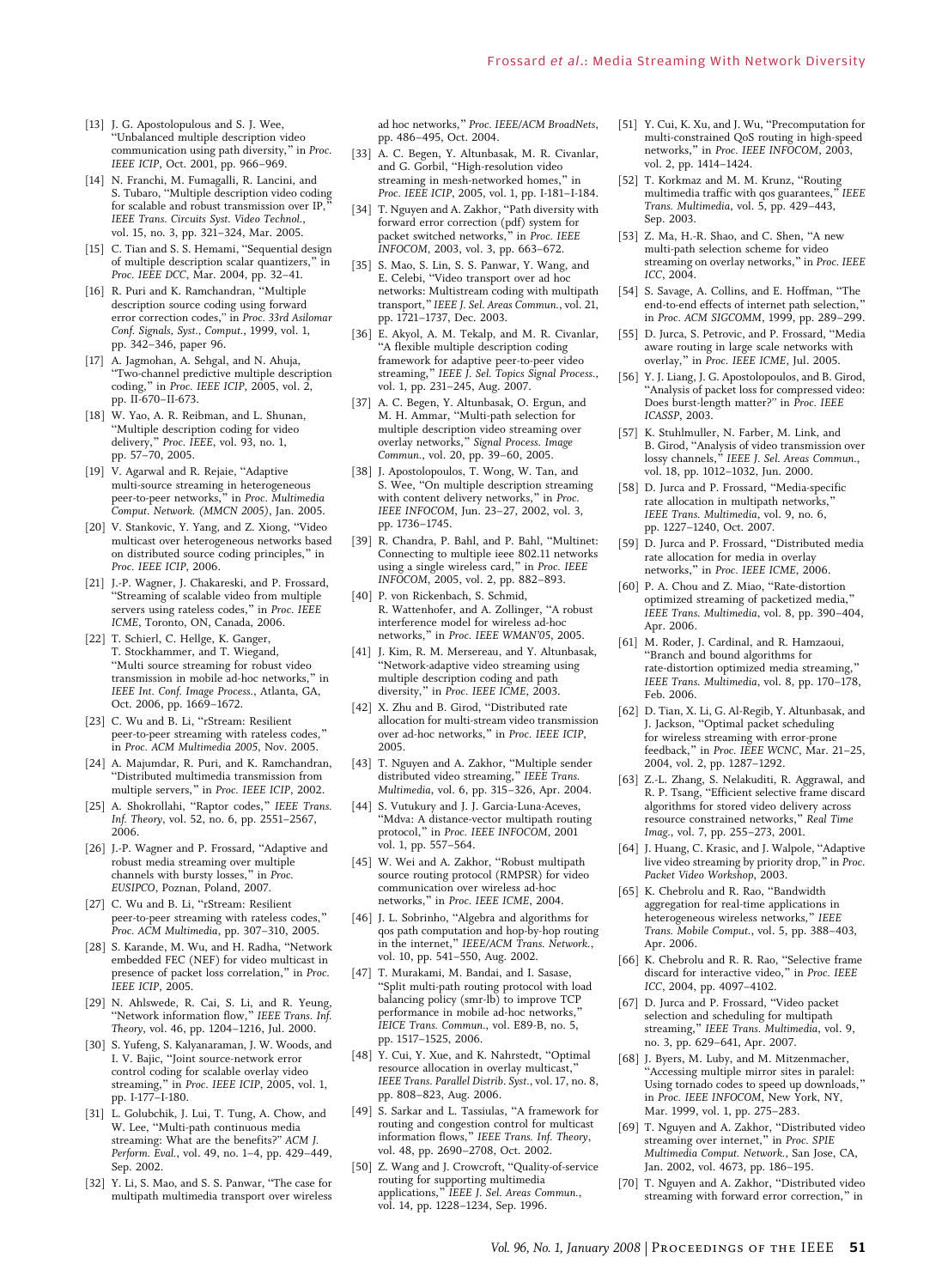Proc. Packet Video Workshop, Pittsburgh, PA, Apr. 2002.

- [71] J. Chakareski and B. Girod, "Server diversity in rate-distortion optimized streaming of multimedia," in Proc. IEEE ICIP, Barcelona, Spain, Sep. 2003, vol. 3, pp. 645–648.
- [72] A. Majumdar, R. Puri, and K. Ramchandran, "Distributed multimedia transmission from multiple servers," in Proc. IEEE ICIP, Rochester, NY, Sep. 2002, vol. 3, pp. 177–180.
- [73] J. Kim, R. M. Mersereau, and Y. Altunbasak, "Network-adaptive video streaming using multiple description coding and path diversity," in Proc. IEEE ICME, Baltimore, MD, Jul. 2003, vol. 2, pp. 653–656.
- [74] J. Chakareski and P. Frossard, "Distributed collaboration for enhanced sender-driven<br>video streaming," IEEE Trans. Multimedia, to be published..
- [75] J. Chakareski and P. Frossard, "Distributed streaming via packet partitioning," in Proc. IEEE ICME, 2006.
- [76] J. Chakareski and P. Frossard, 'Low-complexity adaptive streaming via optimized a priori media pruning," in Proc. IEEE MMSP, Shanghai, China, Oct./Nov. 2005.
- [77] J. C. De Martin and D. Quaglia, "Distortion-based packet marking for MPEG video transmission over diffserv networks," in Proc. IEEE ICME, Tokyo, Japan, Aug. 2001, pp. 521–524.
- [78] Y. Sun, I. Sheriff, E. Belding-Royer, and K. Almeroth, "An experimental study of multimedia traffic performance in mesh networks," in Proc. Int. Workshop Wireless Traffic Measure. Model. (WitMeMo), Seattle, WA, Jun. 2005.
- [79] C. Chou and A. Misra, "Low latency multimedia broadcast in multi-rate wireless meshes," in Proc. First IEEE Workshop on Wireless Mesh Networks, Sep. 2005.
- [80] D. Beyer, N. Waes, and K. Eklund, "Tutorial: 802.16 MAC-layer mesh extensions," in IEEE 802.16 Standard Group Discussions, Feb. 2002.
- [81] V. Gunasekaran and F. Harmantzis, "Affordable infrastructure for deploying wimax systems: Mesh v. non mesh, Proc. IEEE 61st Veh. Technol. Conf. (VTC), May–Jun. 2005, vol. 5, pp. 2979–2983.
- [82] R. Bruno, M. Conti, and E. Gregori, "Mesh networks: Commodity multihop ad hoc networks," IEEE Commun. Mag., vol. 43, pp. 123–131, Mar. 2005.
- [83] Status of Project IEEE 802.11n, IEEE 802.11-TG N, Jan. 2006. [Online]. Available: http://www.grouper.ieee.org/groups/802/11/ Reports/tgn\_update.htm.
- [84] A. Vasan and A. Shanker, "An empirical characterization of instantaneous throughput in 802.11b WLANs," Univ. of Maryland, Tech. Rep. CS-TR-4389, 2002.
- [85] P. Gupta and P. Kumar, "The capacity of wireless networks," IEEE Trans. Inf. Theory, vol. 46, pp. 377–404, Mar. 2000.
- [86] J. Li, C. Blake, D. D. Couto, H. Lee, and R. Morris, "Capacity of ad hoc wireless<br>networks," in Proc. 7th Int. Conf. Mobile Comput. Network., Rome, Italy, 2001, pp. 61–69.
- [87] I. Akyildiz, X. Wang, and W. Wang, "Wireless mesh networks: A survey," Comput. Netw., vol. 47, pp. 445-487, 2005.
- [88] S. Gray, D. Kotz, C. Newport, N. Dubrovsky, A. Fiske, J. Liu, C. Masone, S. McGrath, and Y. Yuan, "Outdoor experimental comparison

of four ad hoc routing algorithms," in Proc. 7th ACM Int. Symp. Model., Anal. Simul. Wireless Mobile Syst. (MSWiM), Venice, Italy, Dec. 2004, pp. 220–229.

- [89] D. D. Couto, S. Aguayo, B. Chambers, and R. Morris, "Performance of multihop wireless networks: Shortest path is not enough," ACM SIGCOMM Comput. Commun. Rev., vol. 33, pp. 83–88, Jan. 2003.
- [90] R. Draves, J. Padhye, and B. Zill, "Comparison of routing metrics for static multi-hop wireless networks," in Proc. ACM Annual Conf. Special Interest Group Data Commun. (SIGCOMM), Aug. 2004, pp. 133–144.
- [91] Y. J. Liang, J. G. Apostolopoulos, and B. Girod, "Analysis of packet loss for compressed video: Does burst-length matter?'' in Proc. IEEE ICASSP, Apr. 2003, vol. 5, pp. 684–687.
- [92] K. Rojviboonchai, F. Yang, Q. Zhang, H. Aida, and W. Zhu, "AMTP: A multipath multimedia streaming protocol for mobile ad hoc networks,[ in Proc. IEEE ICC, May 2005, vol. 2, pp. 1246–1250.
- [93] E. Belding-Royer and A. Lindgren, 'Multi-path admission control for mobile ad hoc networks," in Proc. 2nd Annu. Int. Conf. Mobile Ubiquitous Syst. Network. Services (MobiQuitous), Jul. 2005, pp. 407–417.
- [94] IEEE Standard for Information Technology-Telecommunications and Information Exchange Between Systems-Local and Metropolitan Area Networks-Specific Requirements Part 11: Wireless LAN Medium Access Control (MAC) and Physical Layer (PHY) Specifications Amendment 8: Medium Access Control (MAC) Quality of Service Enhancements, IEEE Std 802.11e, IEEE 802.11 Committee, Nov. 2005.

#### ABOUT THE AUTHORS

Pascal Frossard (Senior Member, IEEE) received the M.S. and Ph.D. degrees in electrical engineering from the Swiss Federal Institute of Technology (EPFL), Lausanne, in 1997 and 2000, respectively.

Between 2001 and 2003, he was a Member of Research Staff with the IBM T. J. Watson Research Center, Yorktown Heights, NY, where he worked on media compression and streaming technologies. He is now a tenure-track Assistant Professor

with EPFL, where he heads the LTS4 laboratory in the Signal Processing Institute. His research interests include image representation and coding, nonlinear representations, visual information analysis, joint source and channel coding, multimedia communications, and multimedia content distribution.

Dr. Frossard has been the General Chair of IEEE ICME 2002 (Lausanne) and a member of the organizing or technical program committees of numerous conferences. He was lead Guest Editor of the IEEE JOURNAL ON SELECTED AREAS IN COMMUNICATIONS Special Issue on "Cross-Layer Optimized Wireless Multimedia Communications[ (May 2007) and Guest Editor of the IEEE TRANSACTIONS ON MULTIMEDIA Special Issue on Streaming Media (April 2004). He has been an Associate Editor of the IEEE TRANSACTIONS ON MULTIMEDIA since 2004 and of the IEEE TRANSACTIONS ON CIRCUITS AND SYSTEMS FOR VIDEO TECHNOLOGY since 2006. He has been Vice-Chair of the IEEE Multimedia Communications Technical Committee. He serves as a member of the IEEE Image and Multidimensional Signal Processing Technical Committee, the IEEE Multimedia Signal Processing Technical Committee, the IEEE Visual Signal Processing and Communications Technical Committee, and the IEEE Multimedia Systems and Applications Technical Committee. He received the Swiss NSF Professorship Award in 2003 and the IBM Faculty Award in 2005.

Juan Carlos de Martin (Member, IEEE) is an Associate Professor with the Information Engineering School, Politecnico di Torino, Turin, Italy. His research activities are focused on multimedia processing and transmission. He spent two years (1993–1995) as a Visiting Scholar with the Signal Compression Laboratory, University of California-Santa Barbara and two years (1996-1998) with Texas Instruments, Dallas, as a Member of Technical Staff. He was an Adjunct Professor at



the University of Texas in 1999. Between 1998 and 2005, he was a Principal Researcher with the National Research Council (CNR), Turin, where he led the Multimedia Communications Research Group. He is also active in exploring the interaction between digital technologies and society. In this regard, in November 2006, he founded and currently directs the NEXA Center for Internet and Society of Politecnico di Torino; he is also Coordinator of COMMUNIA, the European thematic network on the digital public domain funded by the European Commission (2007– 2010). He is the author or coauthor of more than 70 international scientific publications; he is also an expert evaluator of research programs for the Italian Ministry of University and Research, for the Ministry of Industrial Activities, and for the Swiss Science Foundation.

Dr. de Martin is a member of the IEEE Multimedia Communications and the IEEE Signal Processing Education Technical Committees.